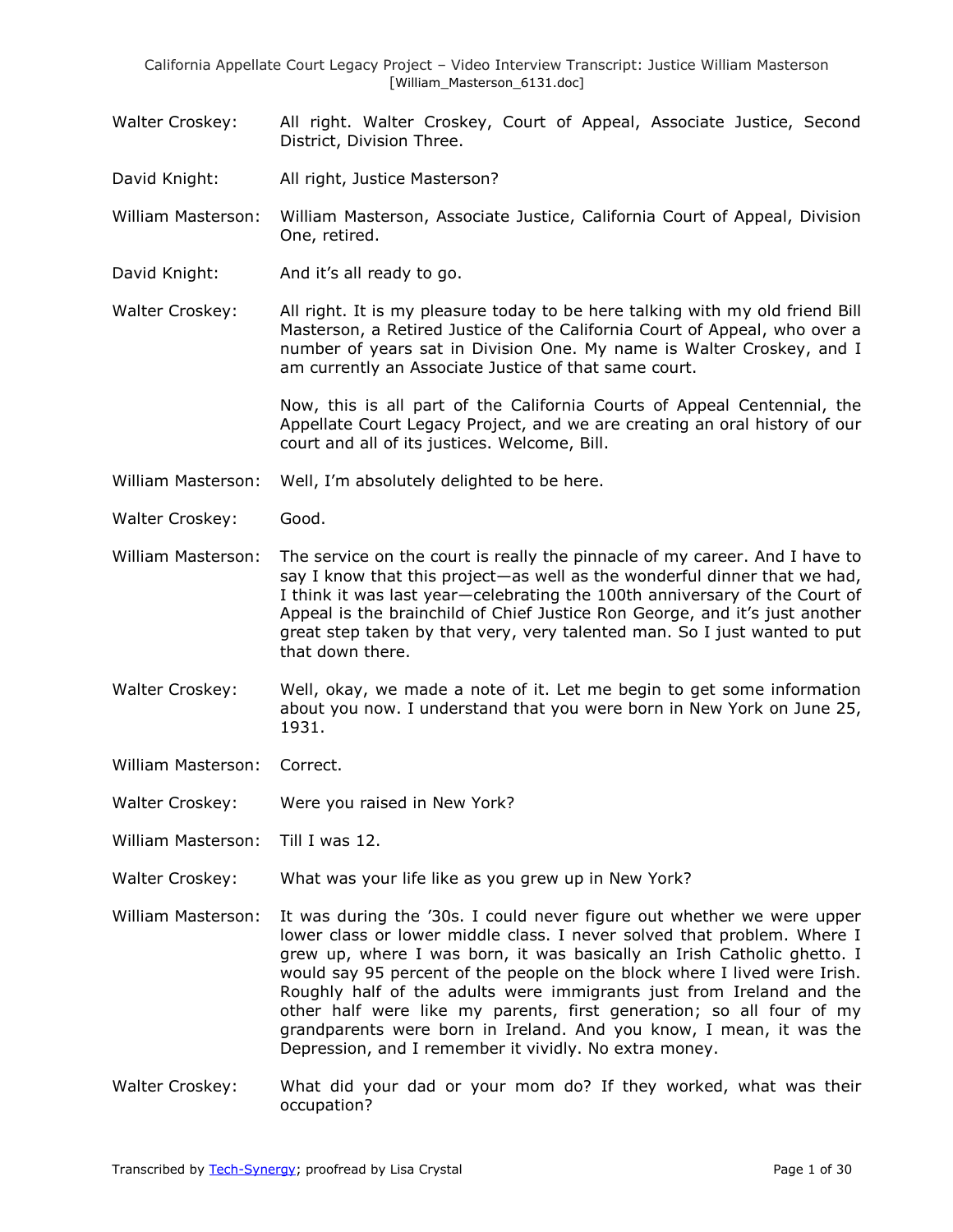William Masterson: Well, my mother didn't work; she stayed home. And my father had a number of jobs. He had worked for a while for a bank; and then through a set of unfortunate circumstances he determined that he should leave New York. And we came to California the first time, 1937, just for a short period of time, eight months.

> And then we went back to New York. And after that he sold insurance until we left in April of 1943, right in the middle of the Second World War, and then moved out to Hollywood, where the rest of the growing up was.

- Walter Croskey: Do you have any particular vivid memories of what it was like then in your first 12 years when you were in New York—anything stick out that you remember or think about sometimes?
- William Masterson: It was not an easy time to grow up. It was a difficult place. Our fortunes were no different from those of many others. There really were no supermarkets. There was a neighborhood grocery store.

The good memories I have are spending time with my two older brothers and playing stickball on the streets, where our sporting equipment was limited to a broom handle and a slightly used tennis ball. *[laughing]* That's it.

I can't look back and say, god, just how wonderful it was, we went to camp and things like that. That was not on our economic plate.

- Walter Croskey: When you came out to California, you were about 12, 13 years old?
- William Masterson: Twelve years old.
- Walter Croskey: All right. Whereabouts did you and your family settle?
- William Masterson: Right in the heart of Hollywood.
- Walter Croskey: And the schools you went to were?
- William Masterson: I was born Roman Irish Catholic, black belt Roman Catholic, and I had gone to a Catholic grade school in Queens. And then when we came out to Hollywood, I went to Blessed Sacrament High School, which is right in the heart of Hollywood.

### $(00:05:00)$

Life was better out here at that time. During the Second World War, Los Angeles was very favorably affected by the economics of the war. Employment was much better than it would have been where I had grown up in Queens, and so fortunes improved.

Walter Croskey: At that school, were there any subjects that you excelled in or that you particularly enjoyed?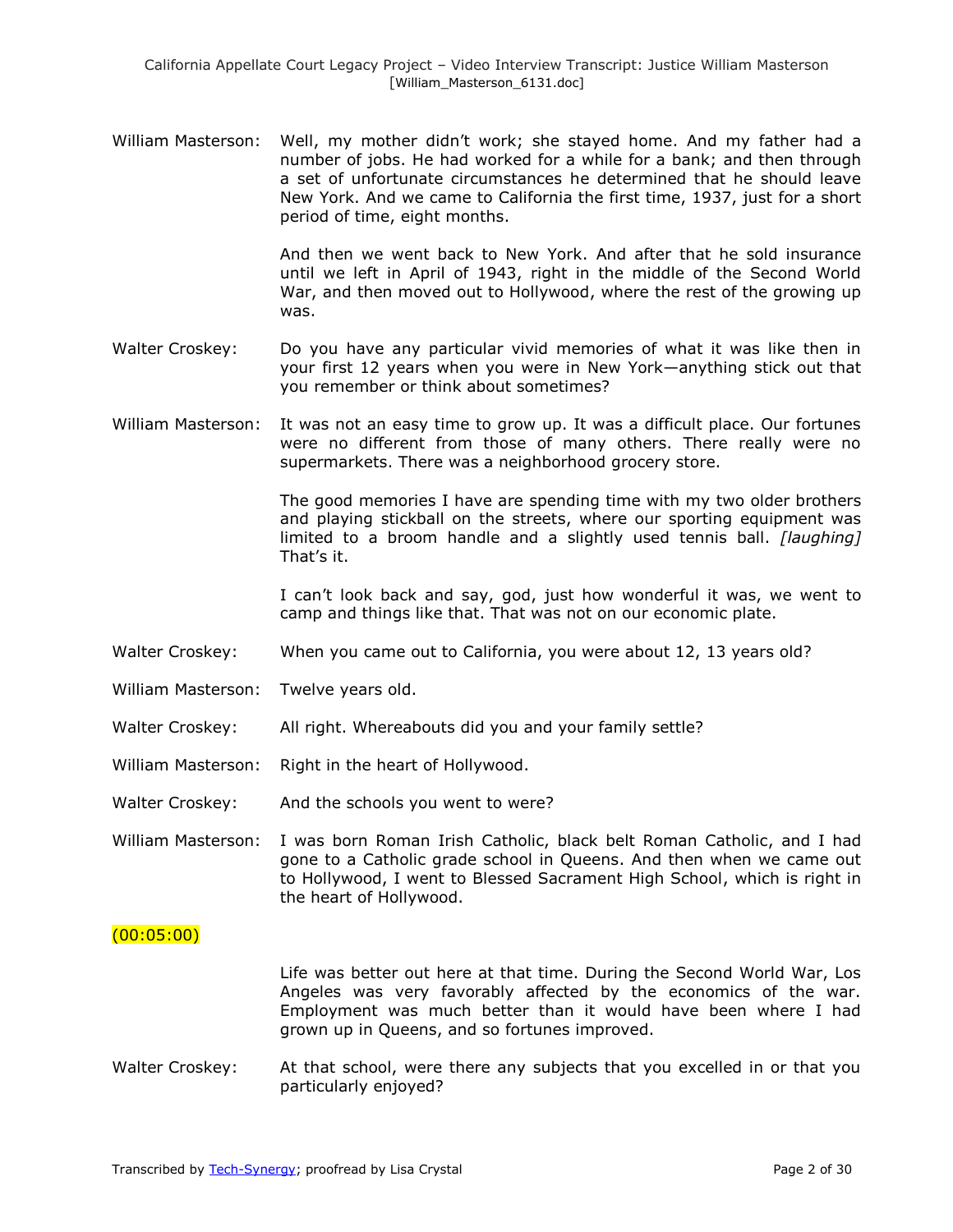- William Masterson: I've always been able to talk. *[laughing]* Probably my best subjects were English and history. They involve words. That's always been my strong suit.
- Walter Croskey: Did there come a time when in going to high school you decided you wanted to go to college?
- William Masterson: No question. There was never a question in my mind but that I was going to college.
- Walter Croskey: Was that something that you generated, or was that inspired by your parents?
- William Masterson: I generated it.
- Walter Croskey: You wanted to see that you could do something and needed to go to college, as far as you were concerned, in order to do it?
- William Masterson: Well, it was a little more complicated than that, Walter. When I was 15 and a half, my oldest brother was killed in an accident. He had been drafted right at the end of the Second World War and spent 13 months and came back out and was killed in an accident riding on the back of a motorcycle.

The thin fabric that held the family together dissolved in light of that catastrophe. My parents were divorced. Basically, my father got help and disappeared for pretty much parts unknown when I was 15. I had one surviving brother who was 17. But really, a bizarre circumstance.

I sort of emerged as almost the head of the family, if you will, and so I started working full time at that time. I was in Loyola High School, a local Jesuit high school here. I had won a scholarship. They had an entrance exam, and I don't know, I think hundreds took it, but I came in and won one of the nine scholarships.

So getting back to your original question about college, I was in a place that was very, very difficult for me. I was pretty young at the time, and I knew the only way I was ever going to get to a better place would be if I got an education. No one was going to die and leave me money, and I wasn't good-looking enough to get into the movies or anything like that, so education was the key.

- Walter Croskey: I noticed you mentioned Loyola High School. Had you transferred from Blessed Sacrament High School?
- William Masterson: Blessed Sacrament was a grade school. See, I was in the sixth grade, I think, when I came out here.
- Walter Croskey: So you went to Loyola High School after Blessed Sacrament?

William Masterson: That's correct.

Walter Croskey: You went to UCLA. How did you decide to go there?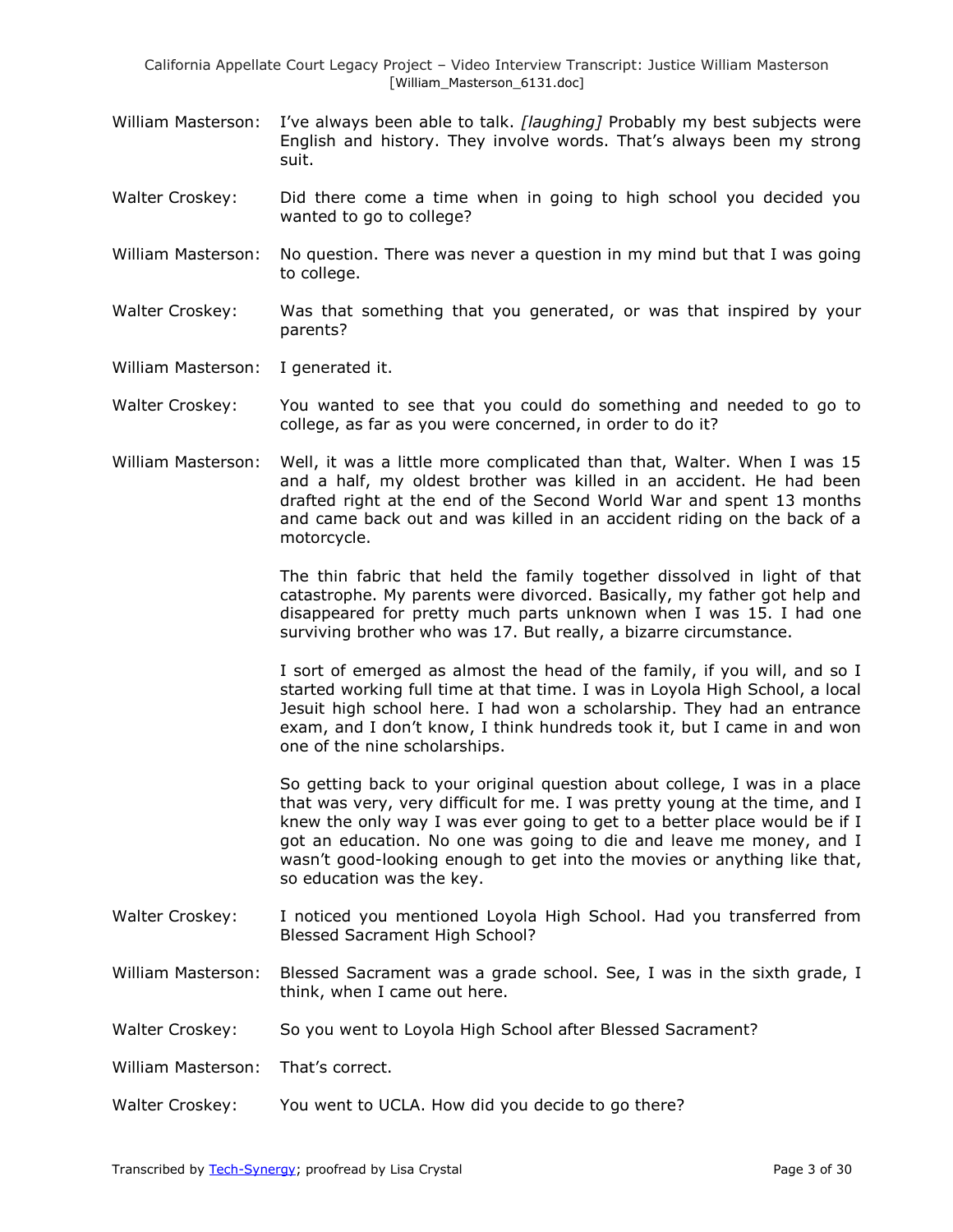William Masterson: The decision was made for me. In those days, the citizens of California in effect were making bets on people that if they made what was for all intents and purposes a free education available, that all of us who were the beneficiaries of that mood would pay it back in increased taxes and everything.

> I couldn't think about going to anywhere other than the University of California system at that time. They were on the semester system, and I remember my freshman year it was \$39 a semester. That was it. Later, it went up my sophomore through senior years at UCLA to \$41 a semester; but that was it. So what I did was, the \$39 was a little less than a week's pay at the job I had . . . and are you sure you want to hear all of this? *[laughing]*

- Walter Croskey: Oh, sure. In fact, I was interested, did you work while you were in college?
- William Masterson: Oh god, yeah.
- Walter Croskey: What kind of jobs did you have?
- William Masterson: I'll finish just the college thing and then I'll go back to when I started work. In college, I'd pay the fees, and then I would sign up for my classes and I'd figure out the classes I went to where I didn't have to buy the books.

# $(00:10:10)$

When I had to buy books, I went down to a college bookstore and bought the used books that had underlining and notes written. I never had a new textbook in college; they were all used. But you don't complain about it. You play the hand you're dealt.

- Walter Croskey: But you did work? What kind of jobs did you hold?
- William Masterson: I started working at 16 or 17 and I got a job as a truck loader and a truck driver for an outfit that had a string of restaurants in the Southern California area; and my mother had gotten a job there.

And what I would do would be from high school I would hitchhike—I didn't have a car or anything—I would hitchhike there and get there at 3:00, 3:30 or so, and then my job was to assemble loads for the trucks that would come in at night to make deliveries out to the restaurants for the next day. And I would work until 10:00 or 11:00 at night and go home, go to bed, and get up the next morning and go to school; do the same thing over again, six days a week. It was full-time work.

Walter Croskey: And what was your major at UCLA? What did you-

William Masterson: History. It ended up being history.

Walter Croskey: How did you do?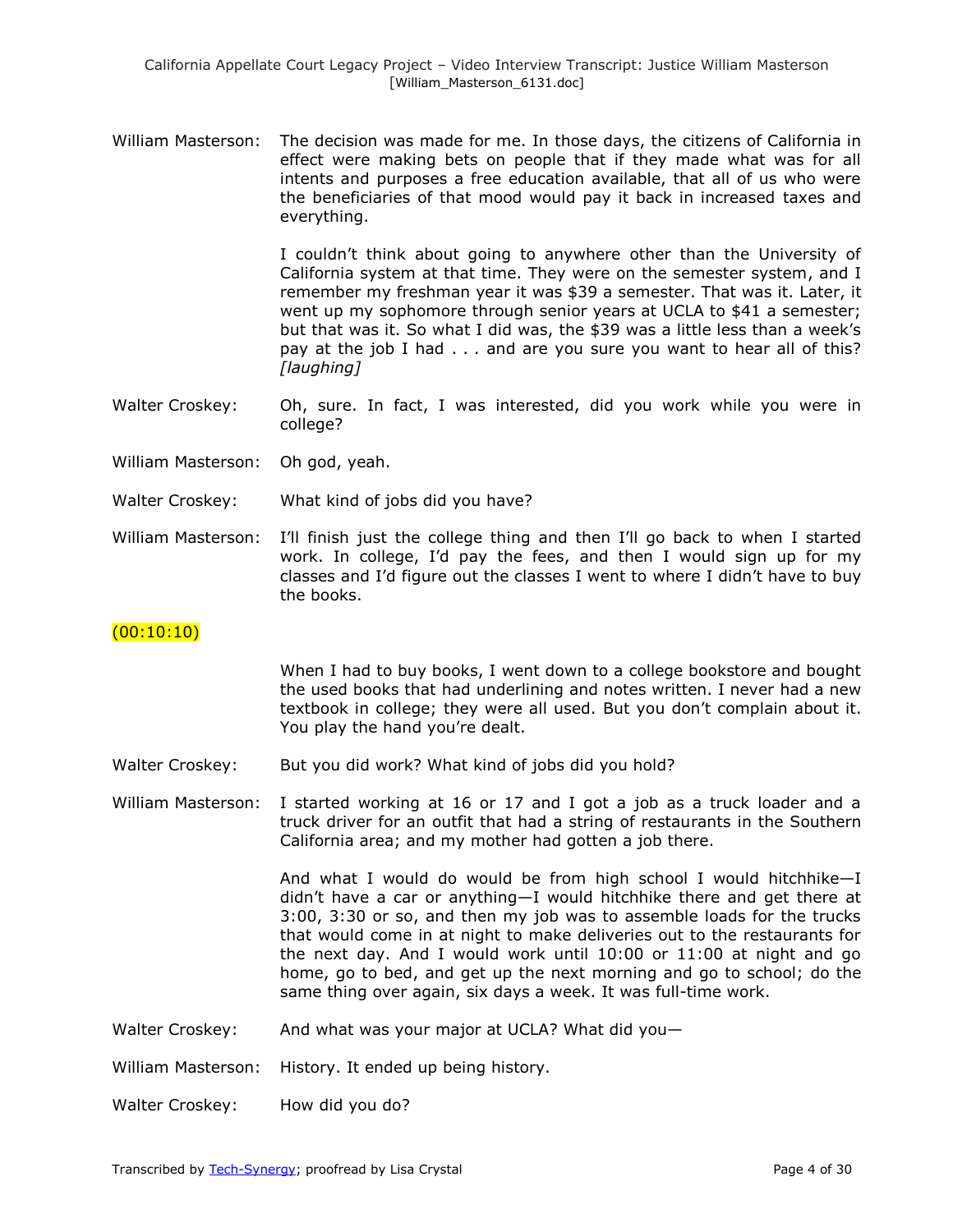William Masterson: I was a very good student and I had some recognition. In my first year, I had saved money. I left the job that I had at the grocery or restaurant outfit. . . . And sometimes some of these things are difficult to talk about. I haven't talked about this in years, really, but I will. I guess it's all part of oral history.

> So anyway, I had left because I was thinking, gee whiz, if I can just really take care of that first year, I'll be in good shape and then I'll get some other type of work. And I didn't have a car or anything, but I had a friend who had a car, so I used to ride with him. We would meet in the parking lot out at UCLA, and he . . . I can remember sitting on the bumper of the car for hours, and he finally showed up, and I said, "What were you doing?" And he said he was going out for the water polo team and I said, "Well, what am I supposed to do? You know, you're supposed to be my ride."

> He says, "Why you don't try to get on the water polo team?" I was a pretty good swimmer, so I did, and I got on the water polo team and got a letter. And the reason I reference that is you asked if I was a good student.

> In my junior year I was walking through the halls and I saw that they were having interviews for a Rhodes scholarship. I had some idea as to what a Rhodes scholarship was and who Rhodes scholars were. I knew that they wanted some sort of athletic endeavor, and I also knew that you had to be a good student and you had to demonstrate some need. And I was a very good student, I had a UCLA letter, and goddamn, did I need, need. *[laughing]*

> So I put my name in. And the interesting thing was that most people who applied for the Rhodes scholarship did so when they were seniors because if you were a junior, if you didn't have a degree from an American university, Oxford required that you take an entrance exam in Latin.

> I had gone to a Jesuit high school, so I had had four years of Latin and two years of classical Greek, so I qualified for this. But I didn't think that I was going to get selected as one of the two UCLA candidates for the Rhodes scholarship; and to my delight I was selected.

### (00:15:03)

What they took into account, I think, was under the Rhodes's will, what he wanted to see in candidates was a demonstration of manly virtues—of duty, responsibility, things like that. And I was supporting my mother at that time while I was going to school, while I was working full time, and I think that's what kind of tipped it over so I was a competitor.

This goes back to what I said. I had some recognition of what I did. It was a very difficult time. I needed all the pats on the back that I could get, and this was a big one. And I didn't go anywhere when I was a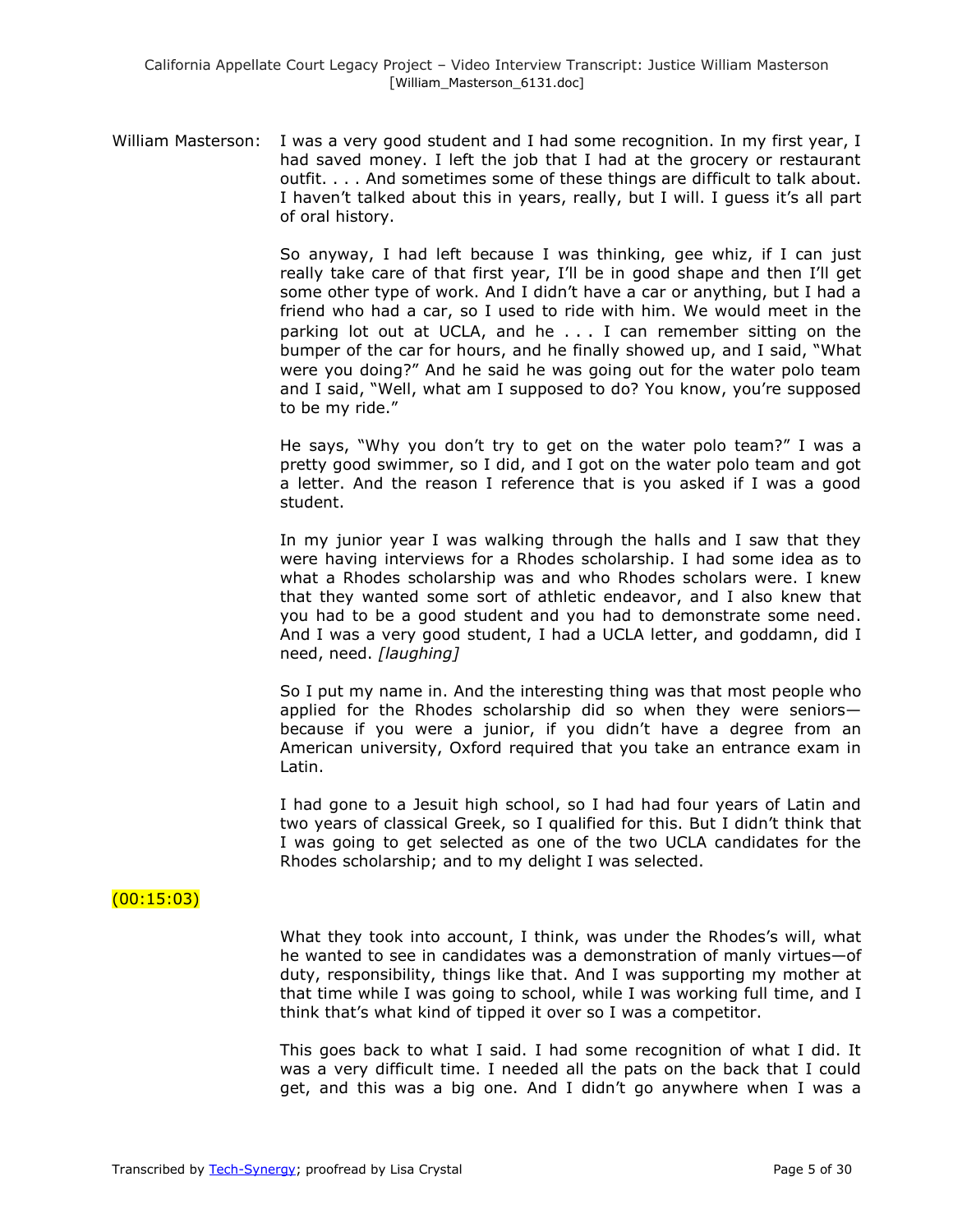> junior, and when I was a senior I was selected again, and I was very hopeful.

> Remember I told you before that I was in one spot and I wanted to get to another spot? And I thought this Rhodes scholarship was going to be it, and I did get it. It's one of those things.

- Walter Croskey: You graduated from UCLA in, what, about 1953?
- William Masterson: June of '53.

Walter Croskey: What did you do then? I think you're going to tell me you went into the service.

- William Masterson: Close. *[laughing]* What had happened was my older brother, he had gotten drafted in December of 1950. The doggone war started on June 25, 1950.
- Walter Croskey: The Korean War.
- William Masterson: The Korean War, which was the day that I turned 19 and became eligible for the draft. I thought this was a deliberate act by the North Koreans, which I never forgave them for. *[laughing]* My brother, who was two years older, was drafted, plus he wasn't in school, and he really wasn't doing much and everybody else is going over to Korea.

He goes over to Germany and makes sergeant first class, sees Europe, has a great time. I was supporting my mother during this time and I was a full-time student, so I had a double deferment on the thing. When he was released from the service in late 1952, they reclassified me 1A because they assumed that he was going to take over the responsibility for my mother, which I have to tell you was an unwarranted assumption on their part.

Be that as it may, I petitioned, saying, "Look, I'm still a student. You give me four or five months more, I'll have my degree, please." They did that. When I graduated . . . and all this time, I had gone back to work to truck loading and truck driving; I ran out of money in my freshman year in college and I had to go back to work, and I got my old job back. I was always a good worker, and so I had this all the way up through graduation from college, and then I was just waiting for the draft board. I knew I was going to get caught, because they were still shooting in Korea.

And a fellow who had been my boss at this outfit who was the factory manager always liked me and appreciated what it was I was trying to do. He had gone with another company and he needed somebody to wear a coat and tie as an assistant supervisor in their restaurant outfit. And he came by one night when I was working and offered me the job and I thought, hot dog, I get to wear a coat and tie and I don't have to work with my hands anymore. So I did that. The draft board picked me up on November 16, 1953; I got drafted and went up to Fort Ord.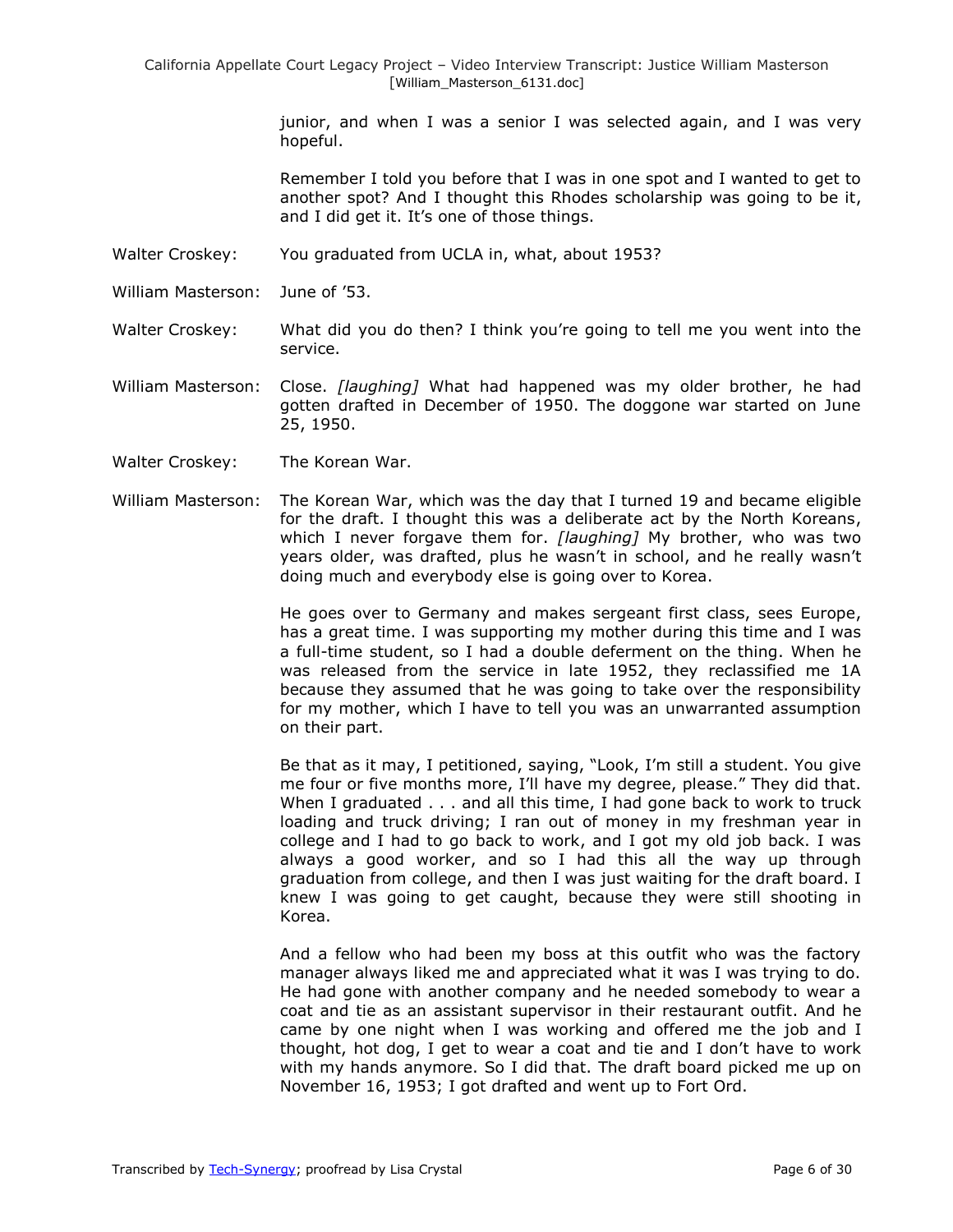Walter Croskey: You went in the Army?

William Masterson: Oh, yeah.

Walter Croskey: I looked in your bio and it said you made corporal. So you must have stayed more than two months.

William Masterson: High rank. I spent 21 months and 19 days. Who was counting? *[laughing]*

Walter Croskey: Anything about that experience that you found was important or significant, or were you just glad it was over?

# $(00:19:54)$

William Masterson: I really had sort of an old-fashioned idea about it. I figured it was my responsibility and I'd do what I was told. And I went through basic training and then they sent me to leadership school. They offered me officer candidate school, but that would have required an extra year of service, so I turned that down.

> After I got out of leadership school—it was called an Infantry MOS, Military Occupational Specialty—and they sent me up. . . . Fort Ord was a basic training base, 6th Infantry Division, three infantry regiments. I was assigned to Love Company, 63rd Infantry, as the Army equivalent of a drill instructor. And so what I learned to do there was to yell at people, march them, get them out of bed at ridiculously early hours, and generally do those things that drill instructors do. And I think I was fair; I hope that I was fair, but obviously rough, because that was part of it and if you weren't, the officer would get on your case.

> In some respects it was almost fun, because it was sort of a heady experience for somebody 22 or 23 years old. There are 300 people there and you yell out, "left face" and everybody does this, and then you do a right face. *[laughing]* It was funny, and plus firing the guns was fun, too.

Walter Croskey: In September of 1955 did you start in law school, and it was in UCLA?

William Masterson: Yes, at UCLA. Before I became a drill instructor I had been in a replacement company, and there were some lawyers there, people who had gone through law school—one of them had been in practice for a year. And they talked bullishly about law school and said it was a good experience.

> You see, up to this time what I wanted to do when I finished with a degree in history was I wanted to do graduate work; that was my plan. But the more I heard these fellows talking about law school, I thought, maybe that's something I ought to try. And so I took the LSATs. And I took a weekend pass and came down and took the law school aptitude test—did very well on it, applied to UCLA, which was still \$41 a semester. And so I showed up. I got out of Fort Ord and checked into law school five days later with a ridiculously short haircut, the remnants of my \$200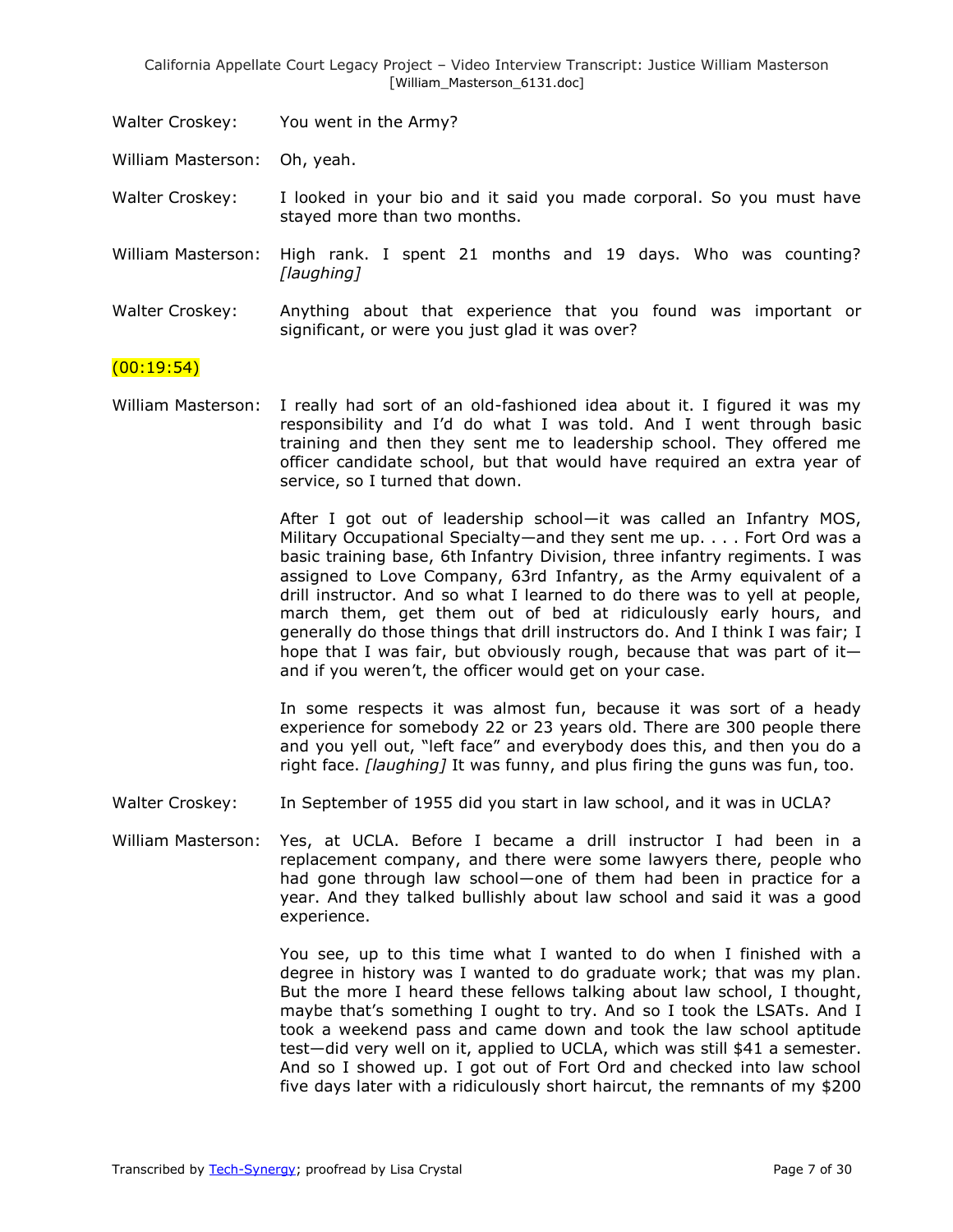mustering-out pay, three civilian shirts, one pair of civilian pants—that was net worth.

- Walter Croskey: Was it a motive to go to law school-something that you had not acquired while you were in the service—just talking to these people?
- William Masterson: Precisely.
- Walter Croskey: You had not thought about doing that before?
- William Masterson: I really hadn't. It's one of these flukes in life where without you realizing it you just go on a different direction. It's happened to me a number of times.
- Walter Croskey: Did you enjoy law school?
- William Masterson: I loved it.
- Walter Croskey: Did you do well there?
- William Masterson: I did very well.
- Walter Croskey: What did you like most about it?
- William Masterson: I have always looked upon myself as a technician in the law, and that's what I like the best about it. I never felt guilty when I was able to prevail on a case because the statute of limitations had arrived, etc. and so forth; that was what I liked best about the law.

I know there are others that like the sweep of the law and the social change, things like that; but it was the technical aspects at which I was the best. I did very, very well in things like evidence. I had no thought of doing trial work, absolutely not.

What I wanted to do—again, indulging the interest for the technical—was I remember being absolutely fascinated by a Case A course in creditors rights in the operation of the then–Bankruptcy Code, and I was totally fascinated by that. And what I'm leading up to is I just really wanted to be an office lawyer and handle chattel security and mortgages and things like that.

#### (00:25:08)

- Walter Croskey: When you went to law school you apparently did well enough to make *Law Review*?
- William Masterson: Oh, yeah, and Coif.
- Walter Croskey: Which is a great honor. When you were on *Law Review*, what did you do there that you particularly liked?
- William Masterson: Well, really not much. *[laughing]*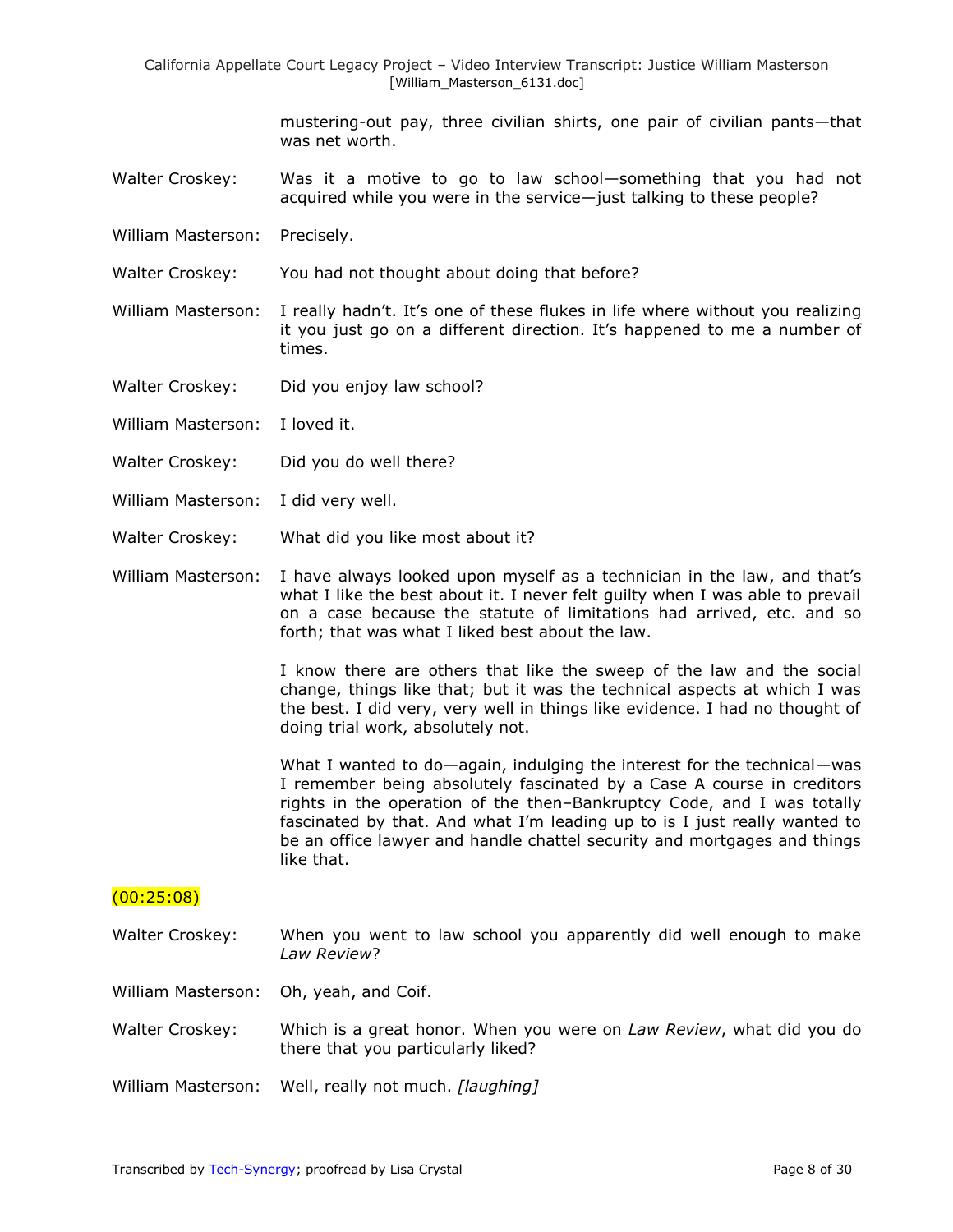- Walter Croskey: You were on the editorial board?
- William Masterson: I was on the editorial board. I wrote a couple of case notes and I think I had an unpublished comment that to this date has not been published. *[laughing]* I'm having a hard time remembering what it was about. I was still working when I went to law school too.
- Walter Croskey: How many hours a week were you working in addition to going to law school?
- William Masterson: I had the GI Bill, so my first year I would work nights. I parked cars at a restaurant on the Sunset Strip. Honest to god, Walter, I'm not making this up. But there was a fellow who was a senior in law school and there was a restaurant on the Sunset Strip called Bit of Sweden; it was one of these Swedish smorgasbord things. They had a small parking lot and he wanted to have some time off during the week; and it ended up that I was doing it like four or five nights a week. And it was all tips from people, but at that time, in that place, tips were pretty good. And he took a cut; I forget what his percentage was. But I had that job during the week.

And then on weekends I worked for a private detective on surveillance, sometimes following people in divorce cases to see when the lights went out after they had gone into the hotel or what have you. But then my second and third years, I had a break.

I was getting married and I went into the student loan office to make a loan to get a couple hundred dollars so I could get married. And the fellow who was the loan counselor was a senior in law school and I knew him very casually and he was going to be leaving, and he said, "Would you like to have this job?" And I said, "God, yes."

So in my second and third years I actually was never the loan counselor, because I talked to an assistant dean when I showed up and he said, "We want you to be a staff administrative assistant in the office," which actually paid more money than the loan counselor. So I leaped at the chance. I did that during my second and third years and did it actually all during the summer. I used to continue to do that—so that income plus the GI Bill, I did okay.

- Walter Croskey: During law school did you get any sense of anything you particularly wanted to do with your law skills that you were going to have and your degree and the practice that you would like to get into?
- William Masterson: What I indicated, and that was I thought I wanted to do office work and work with corporations on secured transactions; chattel security; what is now, at that time was, a negotiable instruments law; and general laws regarding security interest in property; what is now the Commercial Code, etc. and so forth. It was that sort of thing; creditors rights. And one of the reasons I was hoping to get hired by the firm which hired me was that they really were in Los Angeles, very, very high in those very areas; and that was really what I wanted.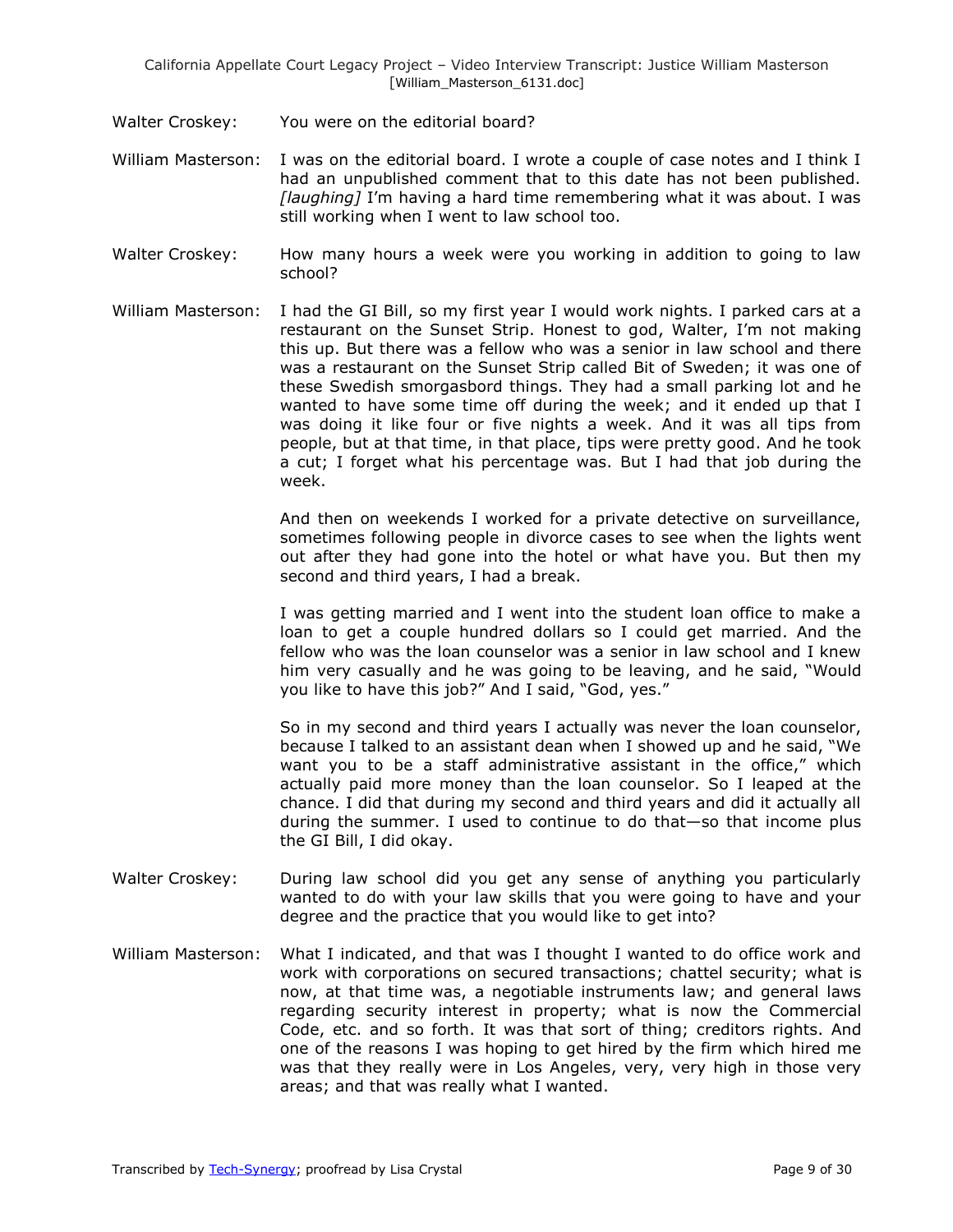- Walter Croskey: In your senior year did you give some thought to firms that you wanted to go to work for and make applications to them or interview with them?
- William Masterson: Yes, at that time there wasn't what has now been almost de rigueur for the last 25, 30 years of summer clerking; at least if there was summer clerking, nobody talked to me about it.

### (00:29:56)

Now people, they start thinking about firms in their second year; and most of us—at this time it would be like in March, April of your senior year—that's when you started sending your resume out. And at that time it was the rare time that the law firms would come to the law school interview. You would be literally knocking on doors looking for work.

I had an offer; the Department of Justice came and I had an offer. I ended up with an offer from them in the U.S. Attorney's Antitrust Division, but it would have meant moving to Washington, DC, and I just had no interest in doing something like that. So I just sent my resume out to anybody that would look at it. Some of them talked to me, a lot of them didn't.

- Walter Croskey: The firm that ultimately gave you a job was one of those that you interviewed with?
- William Masterson: Yes, Sheppard Mullin, Sheppard Mullin Richter & Hampton.
- Walter Croskey: What did they have you do when you started working with them?
- William Masterson: General research memos. And through a curious thing, I formed an attachment with James Carroll Sheppard, who was the senior partner. Let's put that in all caps. They don't make them like him anymore. And he and I were pals because he and I were the only Democrats in Sheppard Mullin.

He was the kind of Democrat who was always heading up Democrats for Wilkie, Eisenhower, etc., and so forth and so on; I mean, he was really a closet Republican. He was a true maverick, and he and I got along famously.

Walter Croskey: You were with that firm 20 years?

William Masterson: Yeah, just about.

- Walter Croskey: If I remember correctly, that was back in the times when you went with a firm and became a partner and you stayed with them.
- William Masterson: And it was almost a scandal if you left.
- Walter Croskey: During that 20 years, tell us about the practice that you engaged in, what you did; you became a partner. And just tell us about that.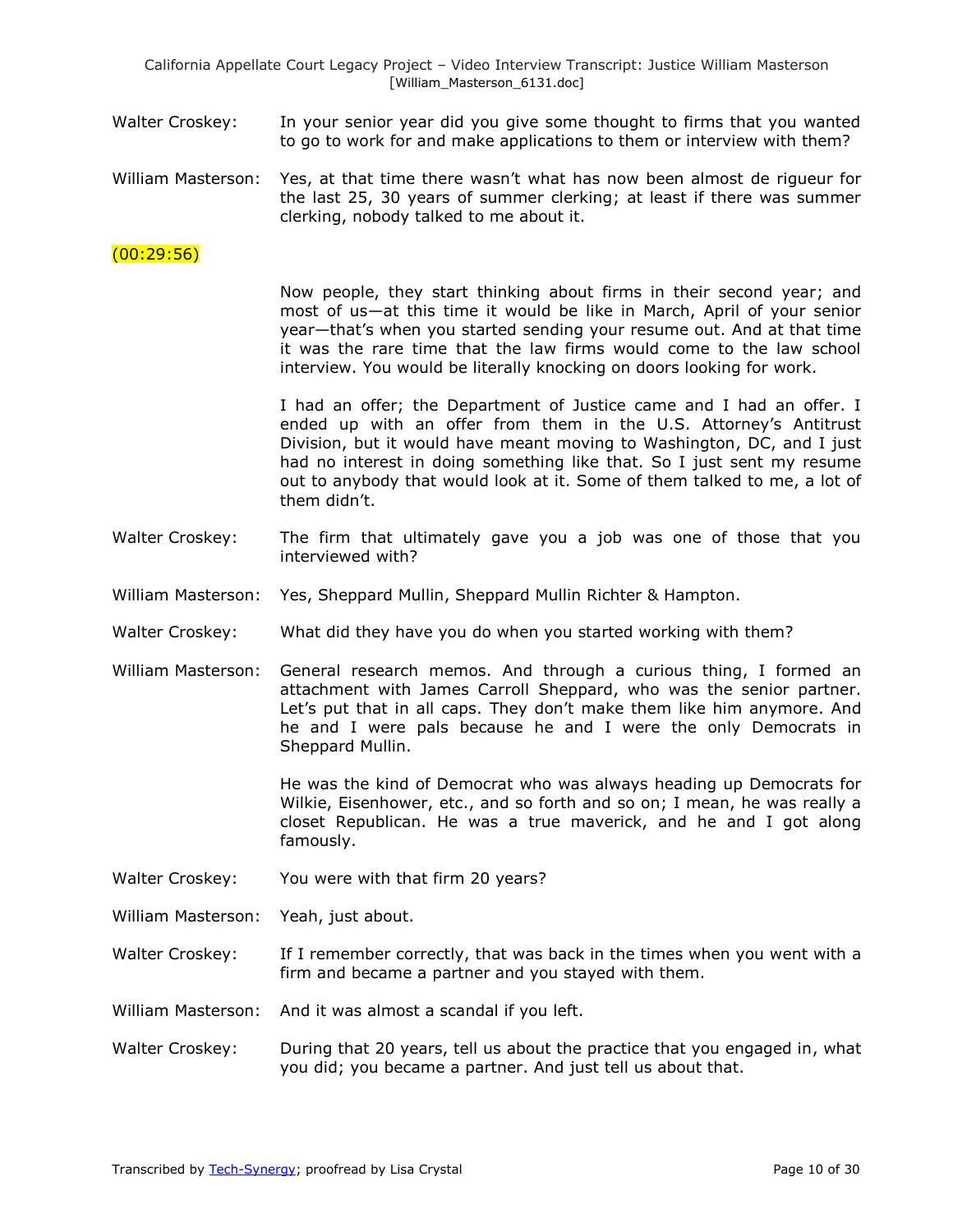William Masterson: Let me give you the edited version. What it was, as I say, I had this desire to be an office lawyer, and I had no thought of a courtroom. And I started doing research memos and there was a very large case where Sheppard Mullin came into it. And so I was grinding out all of these memoranda on this aspect of—

> It wasn't even a case at that time, but it eventually turned into litigation. And because I had this background, I would start going to the depositions, and then I started taking depositions; and after a while I can remember saying to somebody, "You mean they pay you to do this? God, this is fun!‖ I just really had had no desire to do litigation—I had no exposure to it—but when I put my foot in that water, I just dived in all the way and loved it, absolutely loved it, and found that I had pretty good success in doing it.

- Walter Croskey: You found yourself almost by accident, I guess, in the trial practice?
- William Masterson: Once again, one of these flukes.
- Walter Croskey: You liked it. What about some of the cases that you had during that 20 year period? Do you remember any of them particularly?
- William Masterson: Oh, god, yeah. I had a six-and-a-half-month jury trial representing a company against a fellow who had been one of the original organizers and then who claimed he had been cheated out of stock. I defended the *Los Angeles Times* and Paul Conrad, their editorial cartoonist, in a libel suit that was brought by the then-president of the Union Oil; that was a three-week jury trial.

### (00:35:03)

I actually tried, very early on, two dog-bite cases in municipal court, because Sheppard Mullin was doing a certain amount of insurance defense at the time; and pretty much in Sheppard Mullin somebody said, "Okay, we've got to go to trial, give it to him."

So they'd give it to me, because I never turned anything down if it meant that I could go to court, because I liked it so much. It became my playpen, was what it was. I had other cases, but they tend to blur, and plus I think I talked too long. *[laughing]* I'll tell you about one of them. Dr. Noguchi, the coroner to the stars; you remember that fellow?

Walter Croskey: Yeah.

William Masterson: I was hired by the board of supervisors to effect his ouster as chief medical examiner–coroner, and that thing took together . . . And it's one of the great, no-holds-barred cases I have ever handled on the thing.

> We had a three-week trial before a hearing officer and then proceedings before the superior court, because his ouster by the civil service commission was challenged by him. Norman Epstein was on the superior court and rejected the challenge. He went through the Court of Appeal.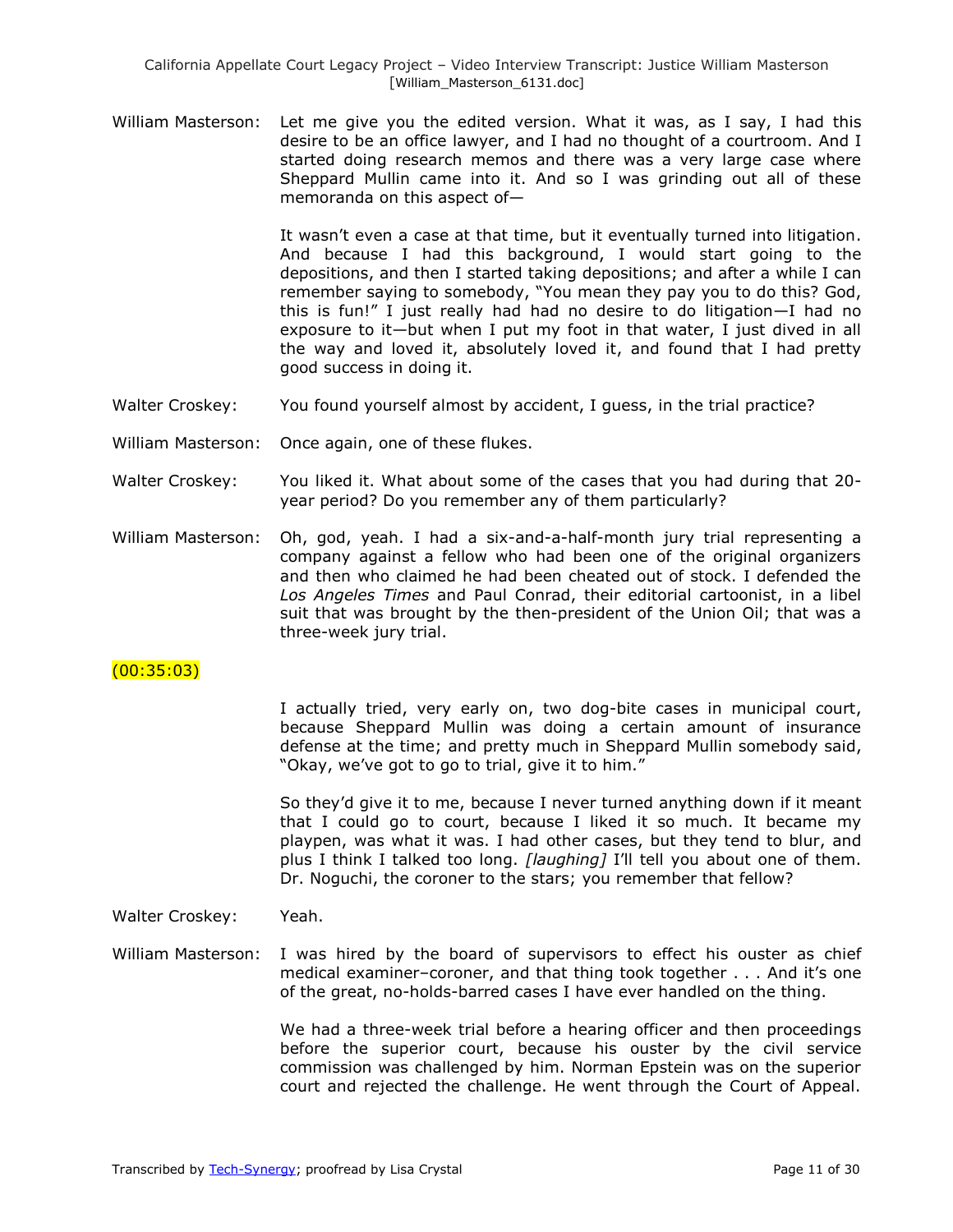We won there, and then finally the California Supreme Court denied hearing and it was over. It was a great case.

- Walter Croskey: During that 20 years that you were with Sheppard, do you remember any of the judges that were then in the superior court that you particularly liked?
- William Masterson: Yes, Philbrick McCoy was in the discovery department, and a lot of people didn't care for him, but I got along with him absolutely famously. And the reason I got along with him was that I was always prepared on things, and I worked very hard at what I did; and also I didn't want to be a damn fool. And I've always respected rules, and judges have rules and California has rules. Even though some of them I thought didn't make much sense, I decided that I would abide by them. And so Judge McCoy was one. I just have very fond memories of him.

And then there were a number of others. These people in my mind were giants, they really were; and they were sort of crusty, and so you had to sometimes have a thick skin, but also a memory that they're doing what they have to do because they've got a lot of things to process.

The interesting thing was there was a certain sameness to the judges. They would all reflect this mildly impatient attitude towards you, also which is very different from today. They were all male whites. And I'm not saying that it's better—today we have a mix, some diversity in the bench. But it was a good time to practice, it really was; a good time for me.

- Walter Croskey: In 1979, you decided to change firms. How did that come about?
- William Masterson: I had been looking at what later became known as the phenomenon of the national all law firm, and I could see that with increased communication, ease of travel . . . We had had jet planes for a long time, but still things were still sort of isolated between the East Coast, Northwest, Southern California; and as Los Angeles, particularly Southern California, became more important in the financial sphere.

There were some firms from the Midwest and the East that were opening up offices, most of the time for a particular specialty—whether it was labor law, for example, or some other particular specialty.

# $(00:40:01)$

But I just figured it would just . . . in almost no time there was going to be more, as I said, the so-called national firm with different offices; and I thought that would be an exciting thing to do. And plus there was something else. The best way I can describe it is in my family . . . my mother died when I was 42 years old, and up until the day she died she called me Billy. I have to tell you, apart from my mother, since the time I was about 16, no one called me Billy. *[laughing]* You grow up in a place, and the people not only who are above you but are on the same level will always think of you in terms of who you were on the day when you first showed up for work.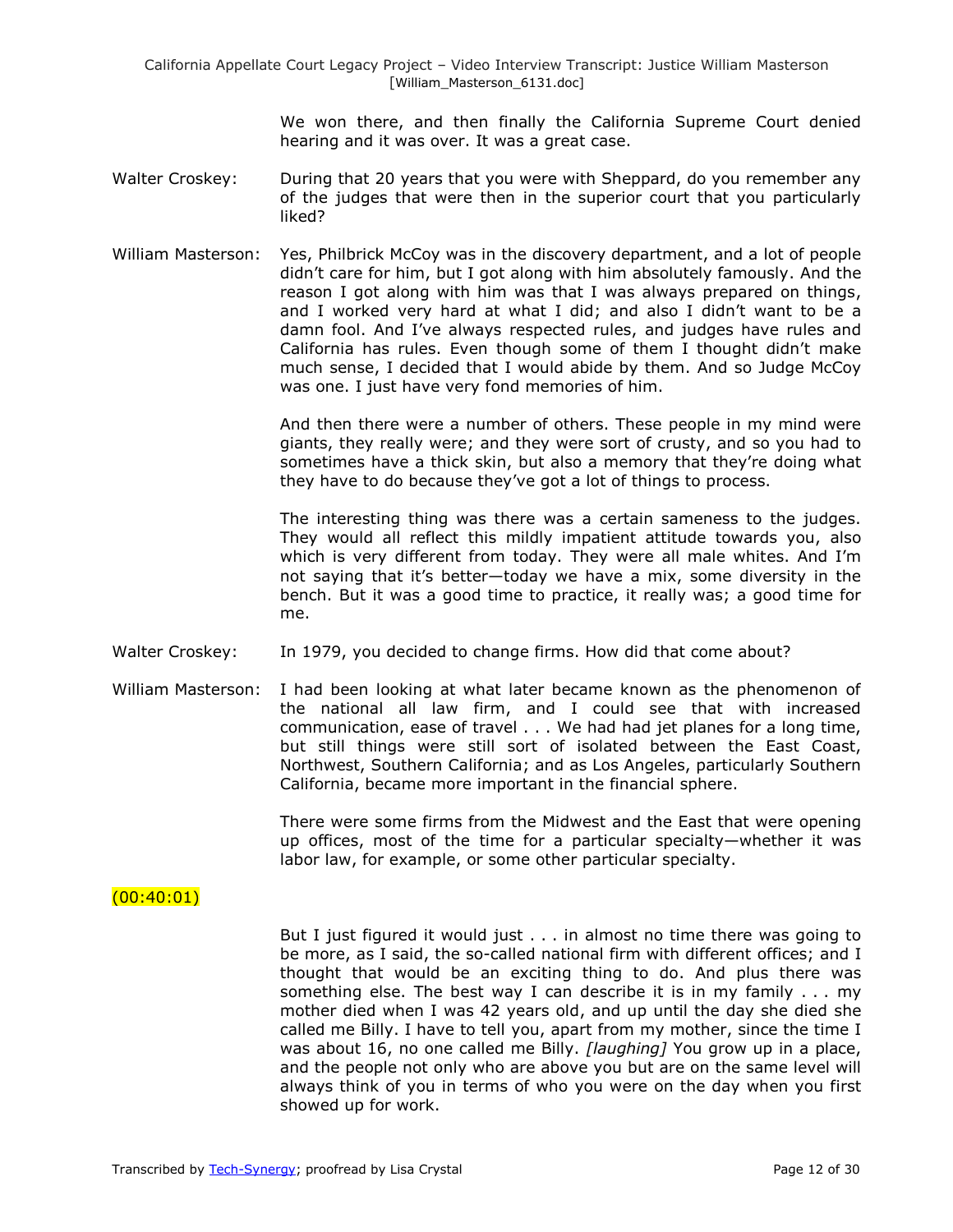Now, your skill, your business-getting ability, your ability to generate revenue may be far greater than theirs, but they never think of you as to what you are today. They will remember you there.

So that was another circumstance. And there were some things . . . I don't mean to say anything adverse about Sheppard Mullins—a wonderful firm. It was then; it still is. But there were some structural things at the firm that I didn't care for. I thought maybe I ought to make a move, and that's what I did.

- Walter Croskey: How did you happen to select Rogers & Wells?
- William Masterson: I had a friend who was senior partner there. He and I had represented the same client, Litton Industries, and indeed for a two-year period in the '60s I had been at Litton as corporate counsel, in charge of all their litigation. And I had basically taken leave from Sheppard Mullins, but I had handled a couple of large cases for them and they liked me.

So I was supervising all of these lawyers. I was only 35 years old, but I was running all of Litton's litigation nationwide. And this lawyer was one of the people, so I knew him from that experience; and indeed, when I went to Litton, I wasn't sure whether I was ever going back to private practice. But after I was there for about a year, the siren song of the courtroom caught me again.

I had an obligation to Litton to finish the task, and that was organizing all of their cases so they would at least know what they had. They really did not know when I went there. I had set up a reporting system, and had engaged good counsel for Litton in all of their different locations.

So anyway, back to your question about Rogers & Wells. I called this fellow up and I said, "Have you ever thought about opening a Los Angeles office? I'm thinking I might want to move." So one thing led to another and I opened their office for them.

- Walter Croskey: Were you perhaps the instigator or at least the catalyst for their decision to come out here?
- William Masterson: I'm sure that I was. I'm sure that I was, because they had two major clients; Rogers & Wells had two major clients in Los Angeles at that time. One was a major entertainment client and the other was also another very, very large operation. So there was logic to their opening an office.
- Walter Croskey: How many people did you start it out with?

William Masterson: Myself and two lawyers. *[laughing]* In less than three years I had 35 lawyers in the operation. And we had broken into the black after 75 days and were very, very profitable for the entire time that we were there.

Walter Croskey: Do you have any special memories about the four years you spent with Rogers & Wells?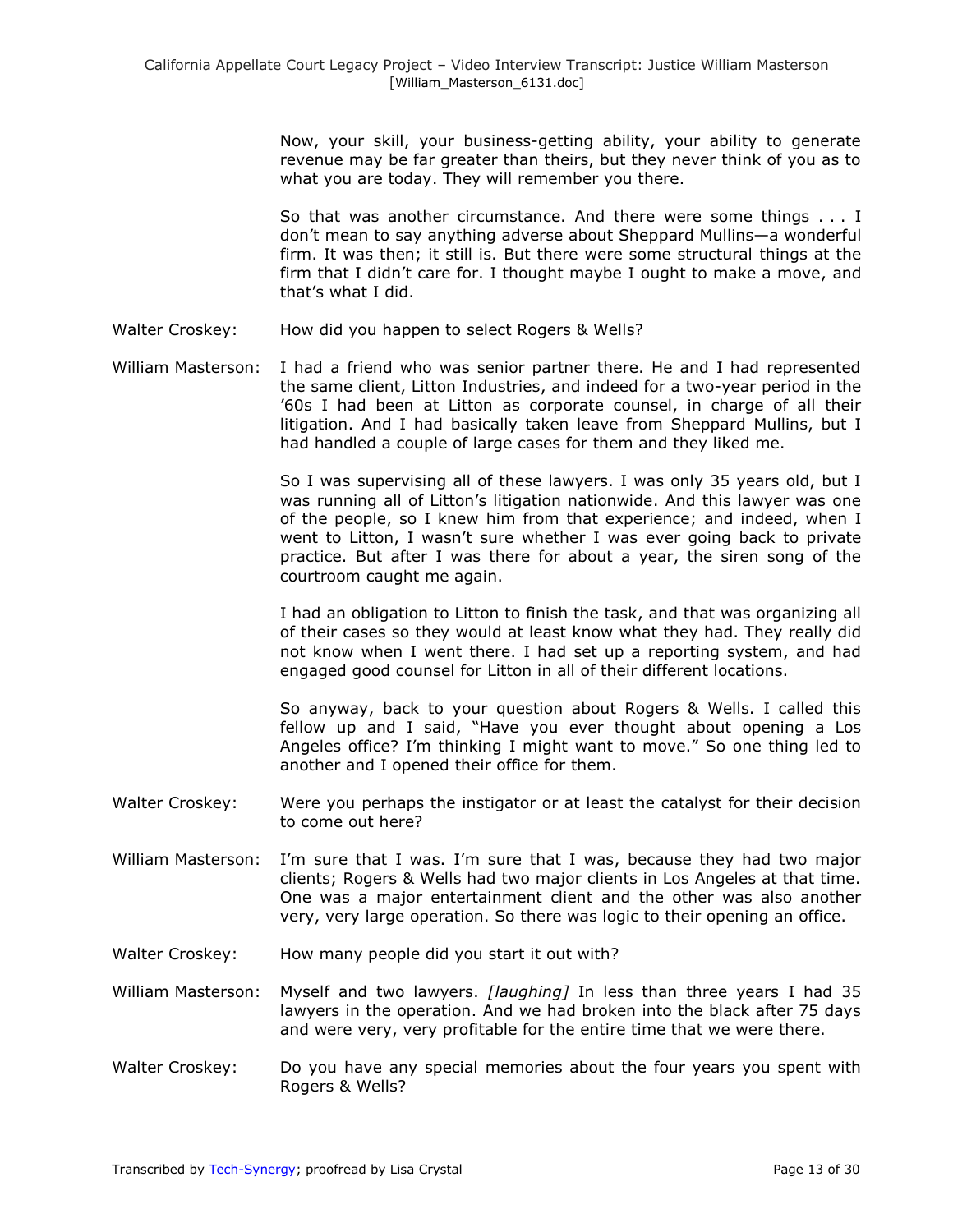William Masterson: The biggest memory I have is disappointment, because it became evident to me after a while that while there were some that thought the idea of a Los Angeles office was great and they really wanted to work with it and share clients, that this was not the majority view.

### $(00:45:07)$

There were people who liked the idea of an office better than the actual having of the office. I finally had to realize that this is just not going to work. I didn't want to just be a profit-making endeavor sending money back East, but unable to take what for me was the next logical step in terms of expansion of the operation—the addition of more specialties, larger offices.

We really had the potential to become a major powerhouse to challenge existing law firms in Los Angeles, but I knew that it just would not happen. And again, I don't want to be critical of Rogers & Wells, but that is just my memory of it.

- Walter Croskey: Did their involvement in Los Angeles end in some way?
- William Masterson: Well, eventually it did. It ended a couple of years later.
- Walter Croskey: In 1983, I think it was, you went to a new firm? *[Voice Overlap]* How did you happen to select them?
- William Masterson: I didn't select them. What happened was that I think Skadden first made a pass at me in either '81 or '82. I waved off the first pass because I was still hoping that the Rogers & Wells thing was going to improve; but when the second pass came, at that point I said, 'Well, I would be happy to talk to you."

So I started talking to them, and the more I saw of them, the more I liked. And plus, by this time, Walter, I was a lot smarter on this thing than I was when I went with Rogers & Wells; and so there were things that I wanted that if they weren't going to give it to me, I wasn't going to go with them.

One of the principal ones was, are you going to send people from New York or Chicago or wherever you've got other offices out to Los Angeles? And they said, "Well, that's our plan," and they said, "How do you feel about that?" I said, "I've got to tell you, if you're not going to do that, then let's finish our nice dinner and never see one another again."

There were things like that. I wanted them to—not really put your money where your mouth is, but something like that. I wanted to have a tangible demonstration that they were really serious about having an office. And sure, I was still taking a risk and making a bet, but it paid off wonderfully in terms of that relationship I had with them.

Walter Croskey: You spent four years with that firm?

William Masterson: Five.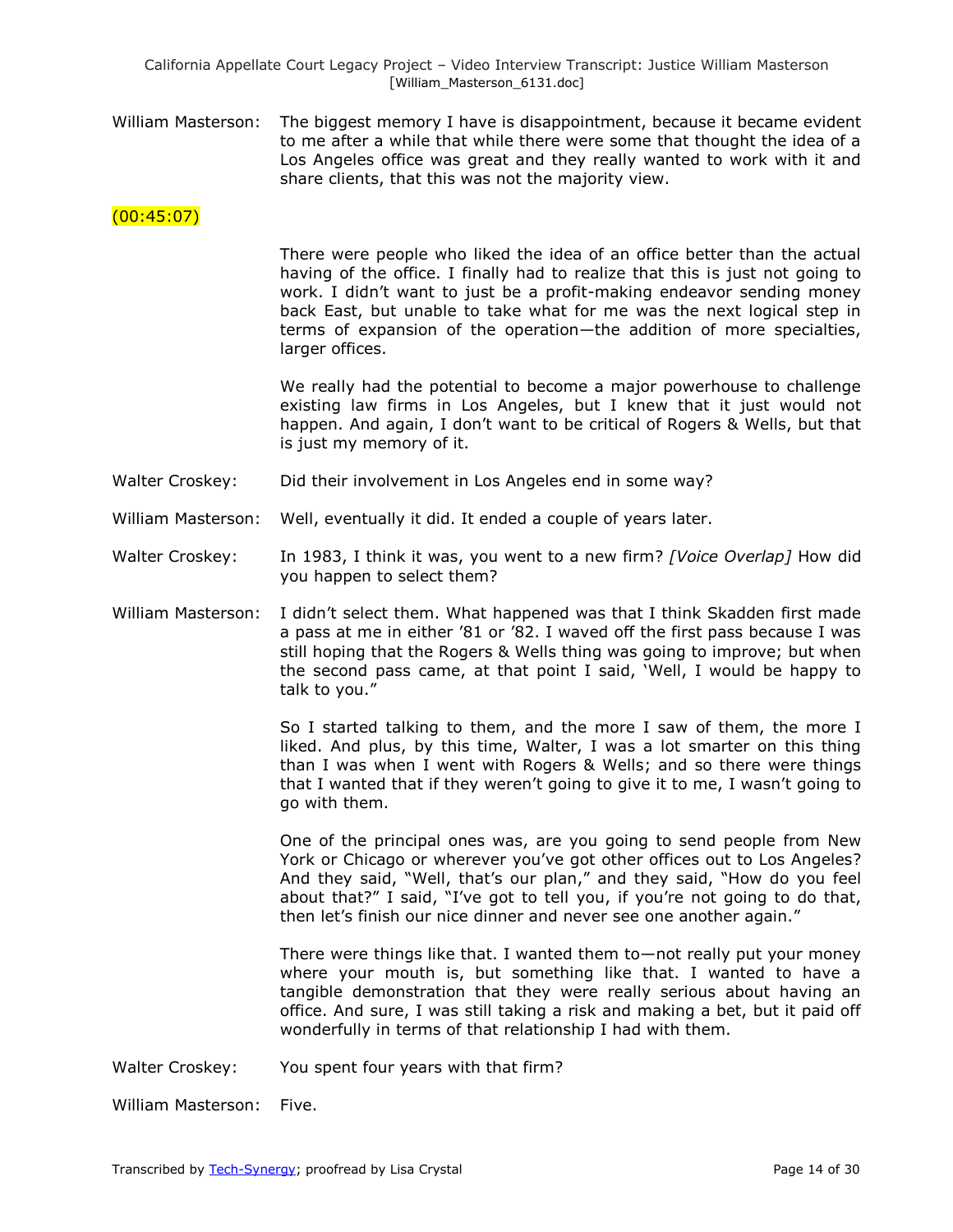Walter Croskey: Five years. During that time were you still focusing on litigation, or were you more focused on growing their practice in all kinds of specialties?

William Masterson: No, by this time one of the reasons I wanted to leave Sheppard Mullins was I really thought I knew something about management of a law firm. And I think I proved it with Rogers & Wells, given the tremendous success that we had. If it had just been a local law firm, this would have been an absolute bonanza. But what it is, it's the old story: God, give me what I need, not what I ask for.

> I soon found that being the senior partner running the office in a law firm is really not what it's cracked up to be. You've got to solve everyone's problems and spend a lot of time listening to complaints instead of practicing law, doing what you really want to do. There are certain benefits to it, obviously—the money is great.

> So anyway, when I went with Skadden, basically what they said was that they would really look to me to be in a leadership role, but how would I feel if they . . . And I agreed to have someone else, and I said, "That's fine with me."

### $(00:50:07)$

Just tell me when; I don't have to be managing partner. They sent some absolutely outstanding people out to the Los Angeles office, and it was just an unparalleled success. I could do it so well. I just went to their new-partners dinner a couple of months ago. I'm now one of the graybeards at Skadden, one of the "founding fathers" of the Los Angeles office. *[laughing]*

- Walter Croskey: You feel proud of that, I'm sure.
- William Masterson: I am. It's just terrific.
- Walter Croskey: But were you able to spend much time in active litigation while you were with them?
- William Masterson: God, yeah.
- Walter Croskey: Anything about that you remember that-
- William Masterson: Yes. It wasn't an upgrade of the level of my practice; it was just that there was just so much more of the kind of things that you just love to get your teeth into. For example, during the Texaco acquisition of Getty Oil . . . this was takeover litigation, so there was a lot of feints and jabs, and it's almost like the start of a war: we'll send two tank divisions through here, and then we'll have three paratroop regiments in Delaware and everything. And it was really terrific stuff.

But in the meantime I had almost an individual boutique practice where I used to try a lot of cases on referral from other lawyers. I would never take them right on the eve of trial; but if it was something that someone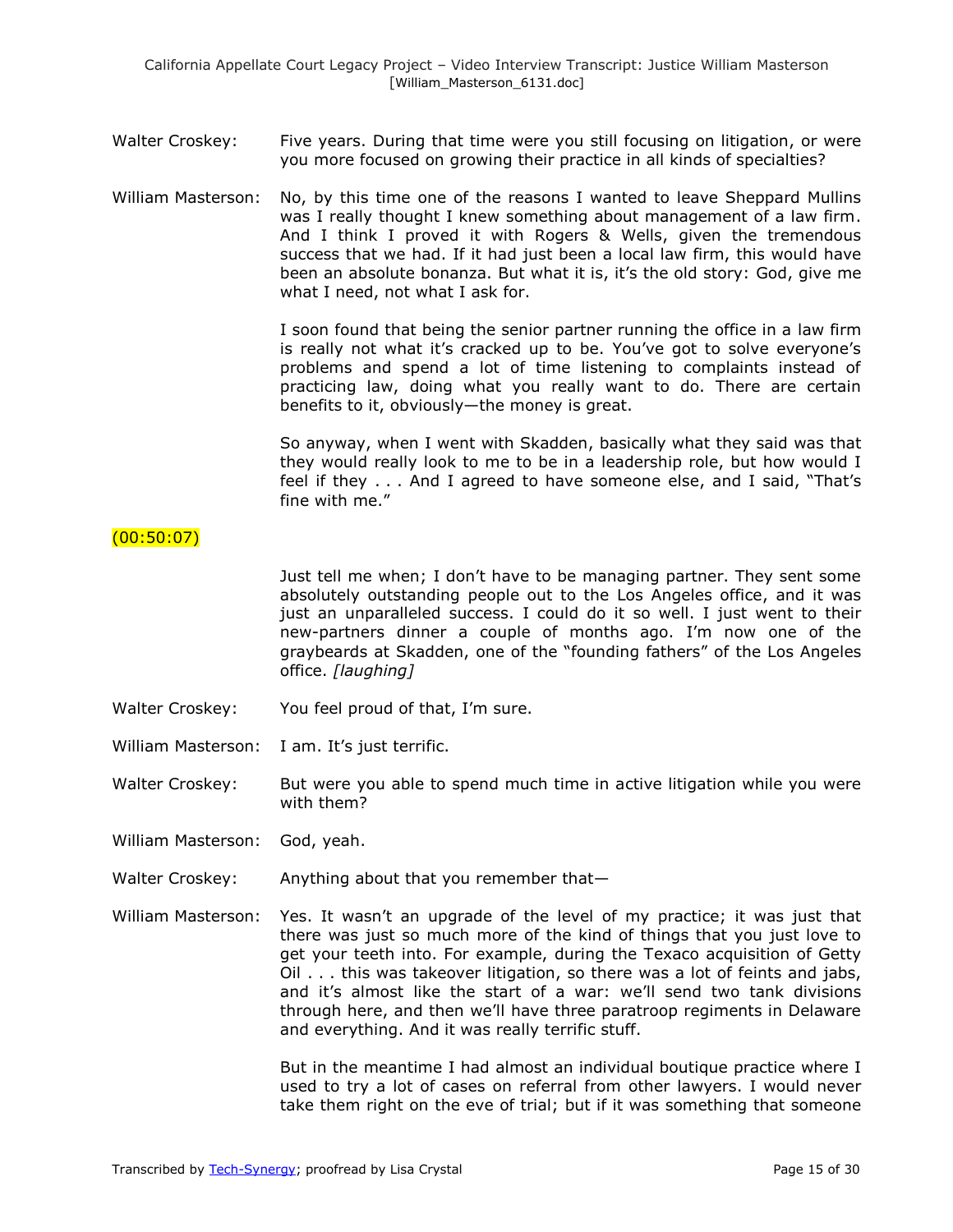was in and they said, "This is taking too much time, would you be willing to take it over?‖ I would be happy to do it, thinking that it would go to trial—because that's really what I liked the best, the actual trials. I had some good ones right up until the end, until I went on the bench.

- Walter Croskey: The end came in about 1987?
- William Masterson: Yes, sir, December 31, '87.
- Walter Croskey: That's when you went on the court?
- William Masterson: Yes.
- Walter Croskey: When did you first start thinking about doing that?
- William Masterson: I'll tell you exactly when. The last jury trial I had in Orange County was in the spring of 1985, and it was a three-week trial, Gibson Dunn on the other side; it was a plaintiff's case, commercial business litigation involving a busted loan deal, a lot of money involved. And it was three weeks living in a hotel near Disneyland, trying in the Santa Ana Superior Court.

It was the typical 18-hour days where you try the case all day, you go back to the hotel, you're on the phone putting out fires in other cases; and then you go out to dinner with the client and with the witnesses for the next day and all you do is you talk business during dinner, so you end up with indigestion. Then you get back to the hotel, the daily transcript from that day is there, and you've got to read that to see what holes are left. And then you have to go over your notes for the examination of witnesses for the next day.

Then you get into bed and it's about 1:00, and the room is spinning because you've just been revving your motor for 18 hours. And you finally get to sleep and you get about maybe four or five hours sleep; you get up and do the same thing again.

After three weeks we had a wonderful result; professionally, you couldn't ask for any more. And the other side was an insurance company that was in the lending business. They paid up, so the client was overwhelmed. And I can remember the following week . . . at that time, I was living out in the San Gabriel Valley, and my wife was off somewhere and I was sitting out in the backyard by the pool.

# $(00:54:57)$

By this time, I had my children educated, four children; and I remember the question came into my mind, "Why am I continuing to do this?," because those trials take a lot out of you, both physically and emotionally. Then I started thinking about doing something else. And I didn't want to just do nothing, although that would have been feasible from an economic standpoint.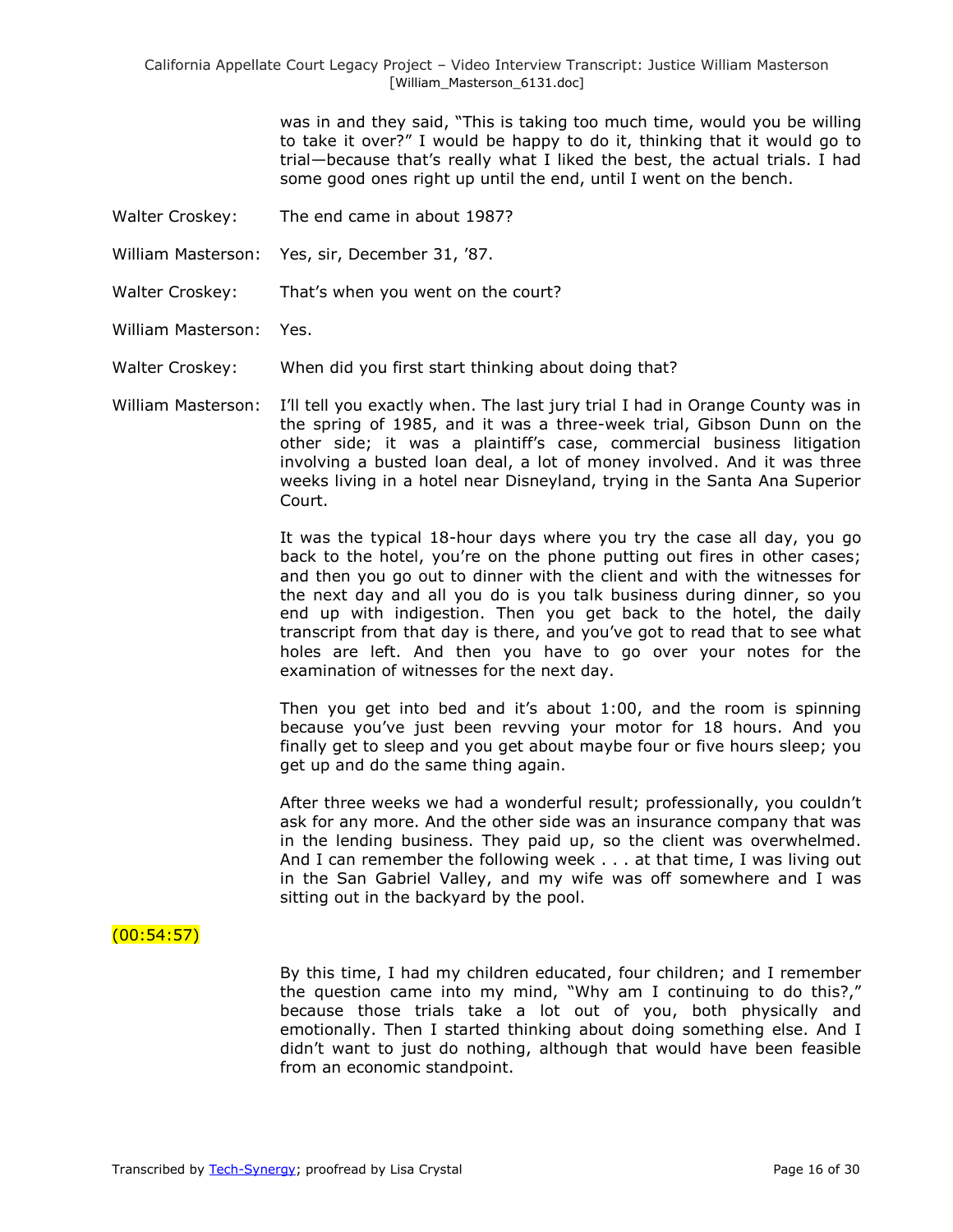And then I got the idea of, what about the bench? And I had never really thought about that. I knew people in law school who were in law school because they wanted to be judges; I wasn't one of them. If I was out at a cocktail party or a dinner party or something and somebody knew what I did for a living, I got asked the question more than once. They would say, "Have you ever thought about becoming a judge?" And I would say, "Why would I want to do a silly thing like that?"

I would say, "It's too confining" and "No, I just would have no interest in that.‖ And I think it's not that with age comes wisdom; but certainly you get a different view of things. And by the time we're talking about, I was in my mid 50s. When I was in my late 40s, I participated in a program put on by the L.A. County Bar; it was their pilot program on giving information to voters about candidates for judicial office. Do you remember that?

I did that twice, and then I was asked a third time to do it, and I said I didn't want to do it anymore. And Dan Fogel was the chair, and he said "Why, why not? We really need you as a representative of trial lawyers." And I said, "I'm not comfortable judging people," because I really wasn't. It was just uncomfortable passing judgment on somebody. That was in my late 40s.

By the time I got into my mid 50s I think I had lost that inhibition, obviously. So I then started talking to people about going on the bench, and I think you were either the first or second that I talked to. You must have been the second because . . . Who put us in contact? Doug Dalton. He said I ought to talk to you and I trooped down. Where were you? Torrance?

Walter Croskey: Yes. That was in 1986.

William Masterson: Nineteen eighty-six, yeah. Then I put it on hold for a while.

- Walter Croskey: I remember telling you that I thought it was a great idea.
- William Masterson: I know. You gave a lot of encouragement. And I'll tell you, coming from you, I paid close attention. And I never forgot it, but I put it on hold for a while because my wife said, "Are you sure you want to do this? You've been so happy." "Okay, fine, let me look at it in a while." And I continued trying cases. But then it was funny.

How's our time? Am I taking too much time?

Walter Croskey: You have plenty of time.

William Masterson: I guess this is relevant to going on the bench. There I was again in a jury trial, only this time it was in Los Angeles; it was in the local federal court. I had the defendant in the case, a major entity, and I could not settle that case. It was a case I wanted to settle for . . .

> This case was an example of how sometimes you don't get the good facts. I couldn't settle for less than seven figures and everything. And we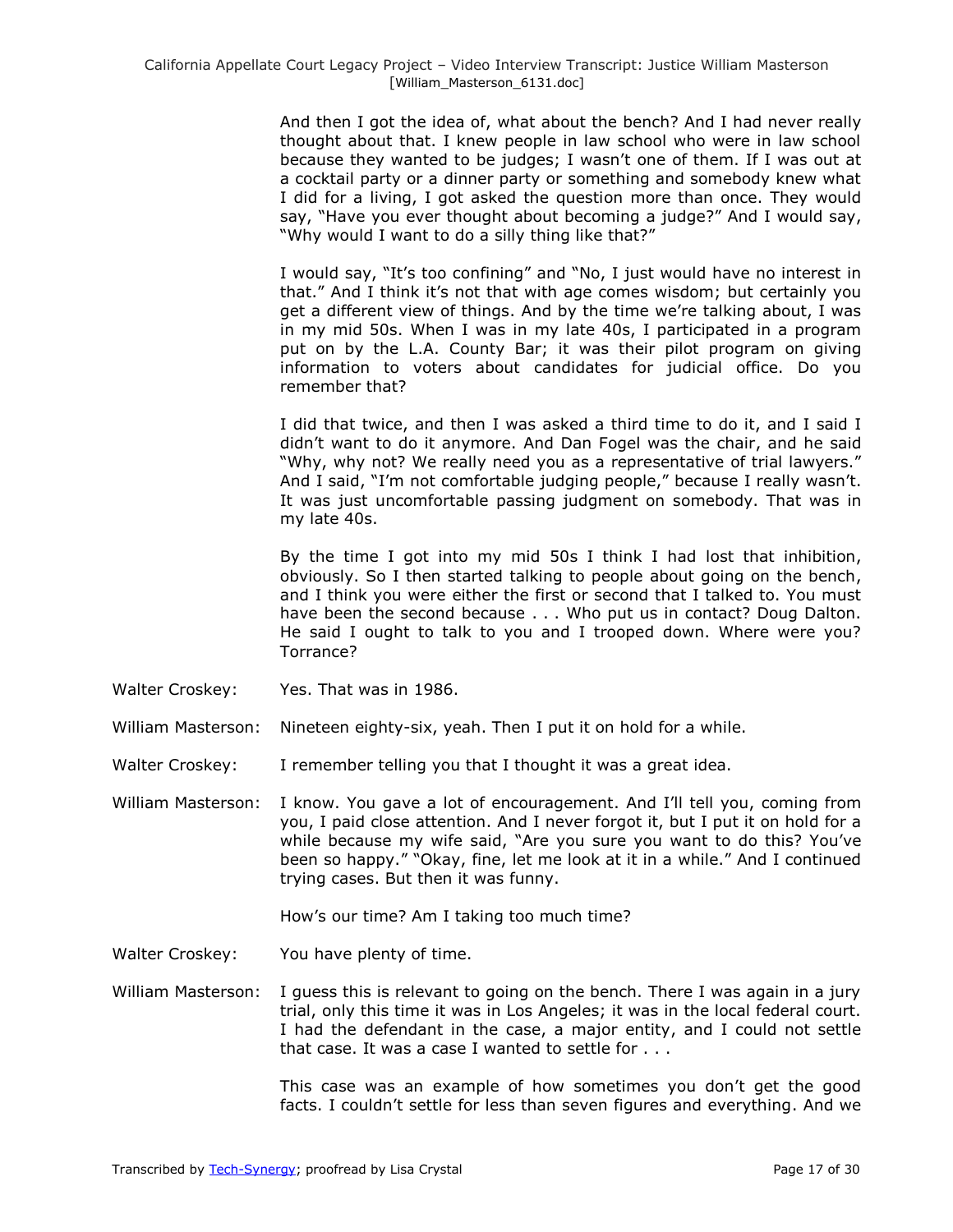tried the case; I did the best I could, and the jury went out to deliberate. And I'm in my office early the following afternoon; I got a call from the clerk saying they had a verdict. So I said, "Thanks for the call, I'll be right up." And he said, "Well, take your time."

### $(00:59:56)$

The plaintiff's lawyers from Century said yes. I said, "No, I've got nothing else to do." And so I went up there. And I knew the clerk, because I had tried a lot of cases, and it was for Andy Hauk. And I knew the clerk really well, and I remember he said—it was very funny—he said, "I've got to run down to the clerk's office and file these papers; would you get the phone?" I said sure, I'd answer it: "Courtroom of Judge Hauk." The phone never rang though. So I was all by myself in this courtroom, in the imposing courtrooms that they had there. I can't tell you how many times I had been in that position waiting to see whether I was going to get an element of personal validation if they found for my client. Because you can't help but put some of yourself on the line; it's the siren song and it's the curse of trial practice—at least it was for me.

So anyway, I'm sitting in this courtroom awaiting the verdict all by myself, and I can remember thinking to myself, I said, "Well, I wonder what they did. I wonder what they're going to do, what's the verdict." And I said, "I sure would rather have won than lost, but when it comes right down to it, I really don't think I care."

At that point, it was almost like a revelation—and this is in the late spring, early summer, of 1987—and I said, "I've got to do something else," because I think I was losing the edge that I think you have to have. You've really got to want to win, you've really got to want and really care. And I just had this thought, and I said no, and at which point I said, "That idea of the bench, I think I'd better revive that." The rest is history. *[laughing]*

- Walter Croskey: You put in an application.
- William Masterson: I had been talking to my good friend Judy Chirlin, because we had a Republican governor, Governor Deukmejian. I've been a registered Democrat all my life, but where I grew up in Queens, in an immigrant neighborhood during the Depression, I didn't meet a Republican until the family moved to California.

I've voted for a lot of Republicans in my life, but I keep the label of registered Democrat. I mean, it's sort of a family loyalty, kind of a cultural . . . I can't explain it. I just never switched, and I wasn't going to switch. I didn't want to look like a rice Christian or something, and I was assured by Judy that it probably wouldn't make a difference with me, and okay. Because I'd never been a political lawyer, head of lawyer for whoever or what have you; and sure enough, then I got the call from the superior court.

And the funny thing is I knew I could do the work; I spent a lifetime in the courtroom. The only thing was I didn't know whether I would like it or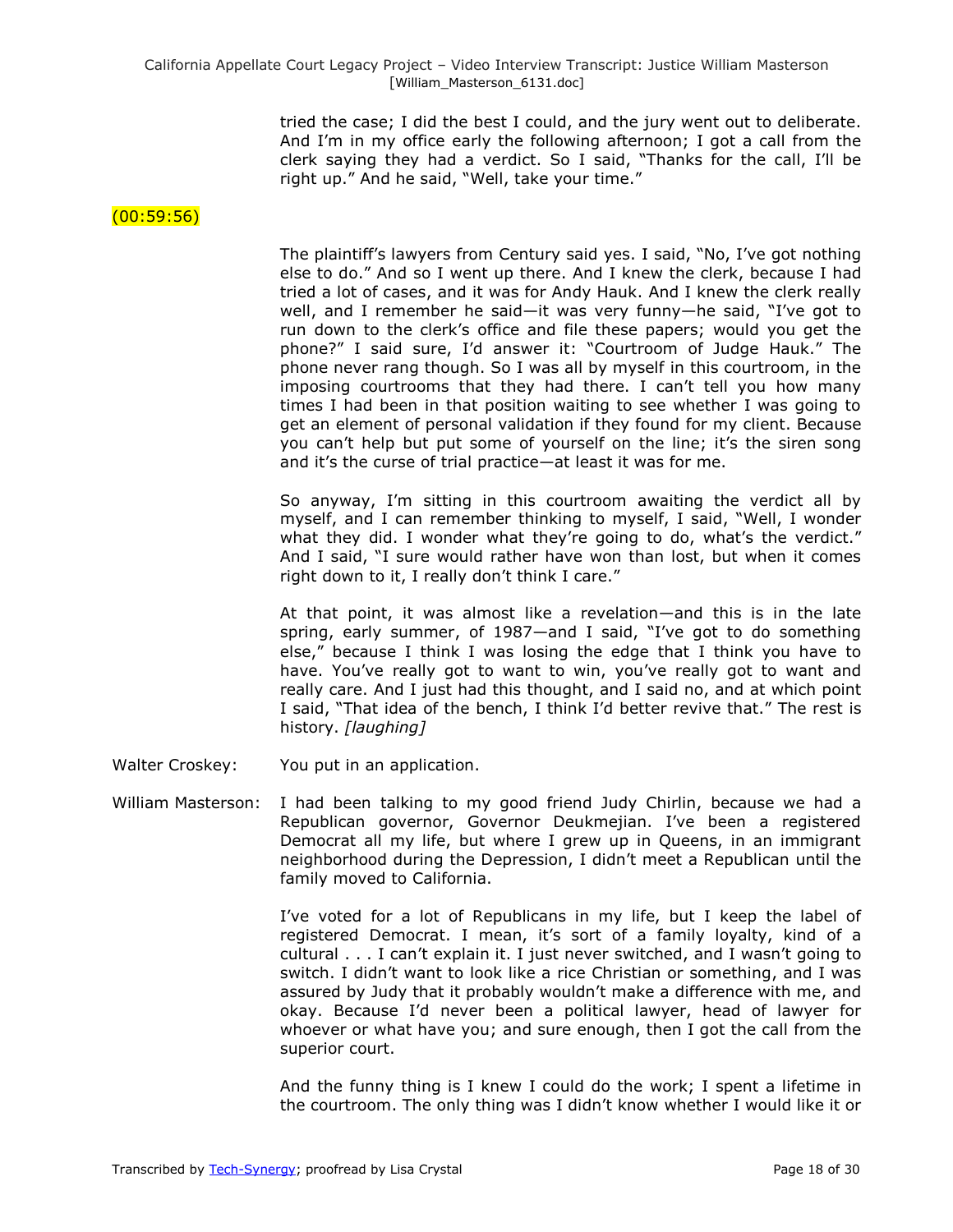> not. I had an idea from the way you talked about it, and from others. I talked to Chris Markey, a classmate in law school, Harry Hupp over in the federal court, and other friends that I had who were judges; but I was taking on faith whether I would like it or not. But I thought I would. But I was confident that I could do the work, and the only thing I didn't know was how much I would love it.

- Walter Croskey: You went on the court in December of 1987.
- William Masterson: Actually sworn in January 5th of '88.
- Walter Croskey: What was your first assignment?

William Masterson: To the dependency section of the juvenile court.

Walter Croskey: How did you like that?

William Masterson: For those who don't know what dependency is, it's the section of the juvenile court that deals with bad parents; delinquency deals with bad kids. To tell you the truth, I had no idea what dependency did; I had never practiced in that. And my first boss was . . . You know, this is embarrassing; she's over in Roger Boren's division, Japanese-American gal.

#### $(01:05:21)$

- Walter Croskey: Kathy Doi Todd?
- William Masterson: Kathryn Doi Todd. And I mean, I should remember that; and if she ever sees this, I apologize—a senior moment right before you. She was the supervising judge, and I don't think she was ready for what she was getting. Here was this guy coming from Skadden, Arps, and I had this incredible office in a high-rise office building and everything.

And a lot of people objected; they didn't want to be sent to the dependency court. And so I said, "Can you tell me what's involved in this work?" And so she outlined what it was and I told her, I said, "Well, god, that sounds like really important work." And I think she almost fainted, because that was not the usual reaction that she had.

I spent three months in the dependency court. It's the most important professional work I've ever done in my life. I thought it was incredible. Many times it was a wrenching, emotional experience, when you saw what people were doing to their own children and everything; but the wonder of it, the absolute wonder of it!

When I left work that day, every day, I could truthfully say to myself that day I had saved children. Where do you get that, other than in work like that? God, it was really something. I mean, I didn't save the world or anything, but I had saved some children and given them a chance.

Walter Croskey: When you left there, where did you go?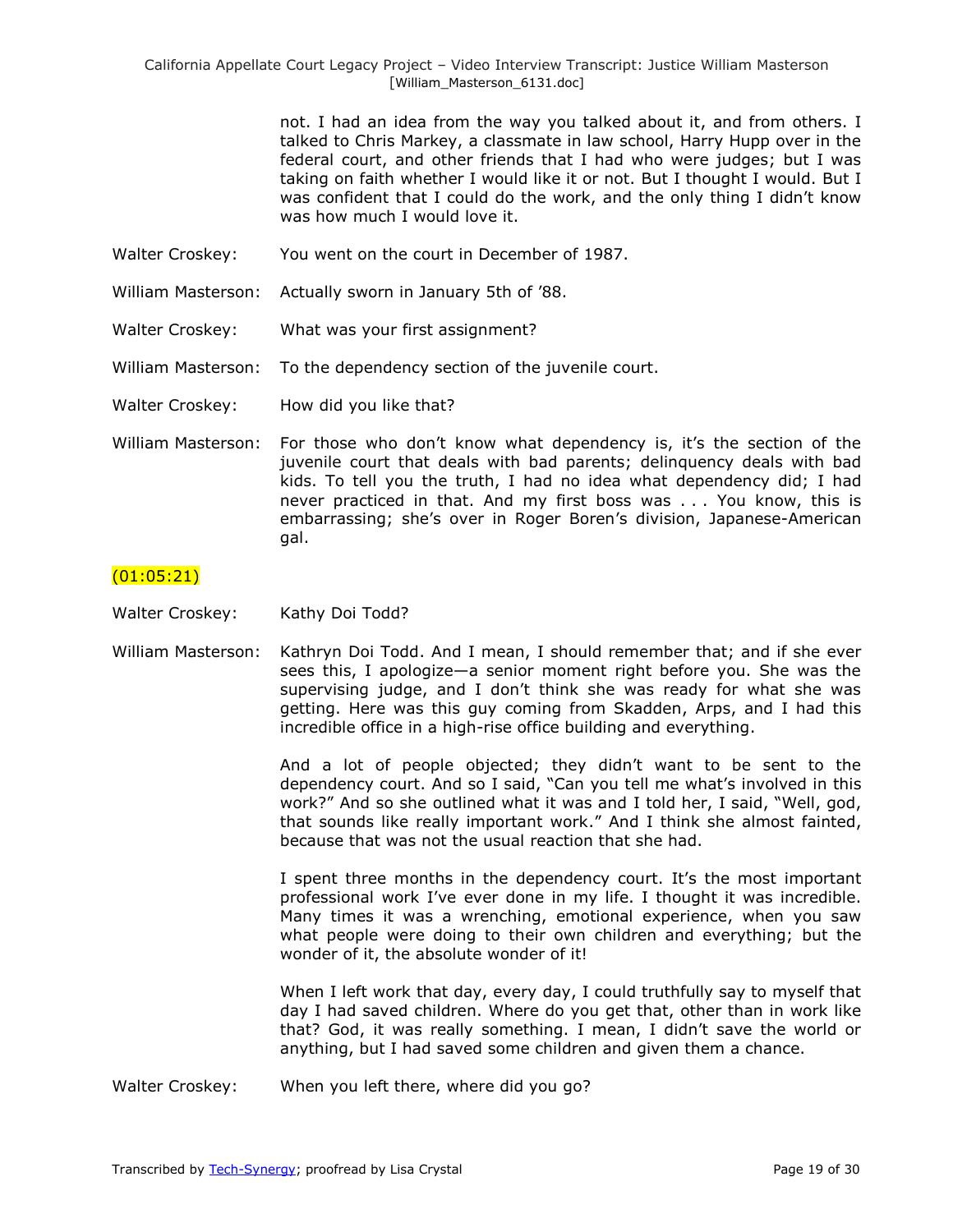William Masterson: *[Laughing]* I went to criminal night court, a felony court. My exposure in the Dr. Noguchi case was really the first brush I had had with the area of criminal law—not that the Noguchi thing was a criminal case, but a number of my witnesses in this case involving the chief medical examiner–coroner were people from the sheriff's crime lab, LAPD crime lab, matters such as that.

> I hadn't had any exposure to criminal law since I had left law school—we had the mandatory one year—and I wanted to try my hand at it. I made that plain to both Jack Goertzen, who was the then-PJ, and then he was soon replaced; he went to the Court of Appeal, and he was replaced by Skip Byrne. And so Skip knew that I wanted to do criminal work and they had an opening in night court. So I showed up and I had the first felony jury trial I saw in my life, I was the judge. *[laughing]* That was a hoot.

- Walter Croskey: How long did you stay there?
- William Masterson: I was there for another three months, and then they sent me to a felony day court; and that's when I started getting big-time felony.
- Walter Croskey: How long did you stay trying criminal cases?
- William Masterson: For the total five-year period on the superior court I had a criminal department for three out of the five years. For years three and four of being on the superior court, Rick Torres . . . At the end of my second year on the court, in other words, years one and two were basically criminal, and year five was criminal. But at the end of my second year, Rick Torres—who was a friend and I had done a lot of work before him when I was a lawyer—he called me up and he said that he was losing so many of his civil trial judges to ADR work and also to the Court of Appeal and would I take a civil assignment.

#### $(01:09:54)$

I said, "Can I ask you a couple of questions?" He said, "Sure." I said, "I don't want to go to central civil west, and I don't want a fast-track department," because I felt that I would just be like a traffic cop if I was in it. He said no, at that time they still had half of the civil trial judges who were getting their cases from master calendar.

I said, "Rick, I'm going to call you tomorrow; the answer is going to be yes, but out of courtesy to my supervising judge"— in Pasadena, where I was— $\mathrm{N}$  just want to tell him what I'm going to do." He said he understood. So then I had, it turned out to be, really civil complex commercial litigation.

That's what he wanted to do, but he had to give me a couple of medical malpractice and a couple of intersection cases because there were some of the older judges that weren't getting the complex commercial cases who might have been jealous if this new kid got them. Sometimes rank does not have its privileges. *[laughing]*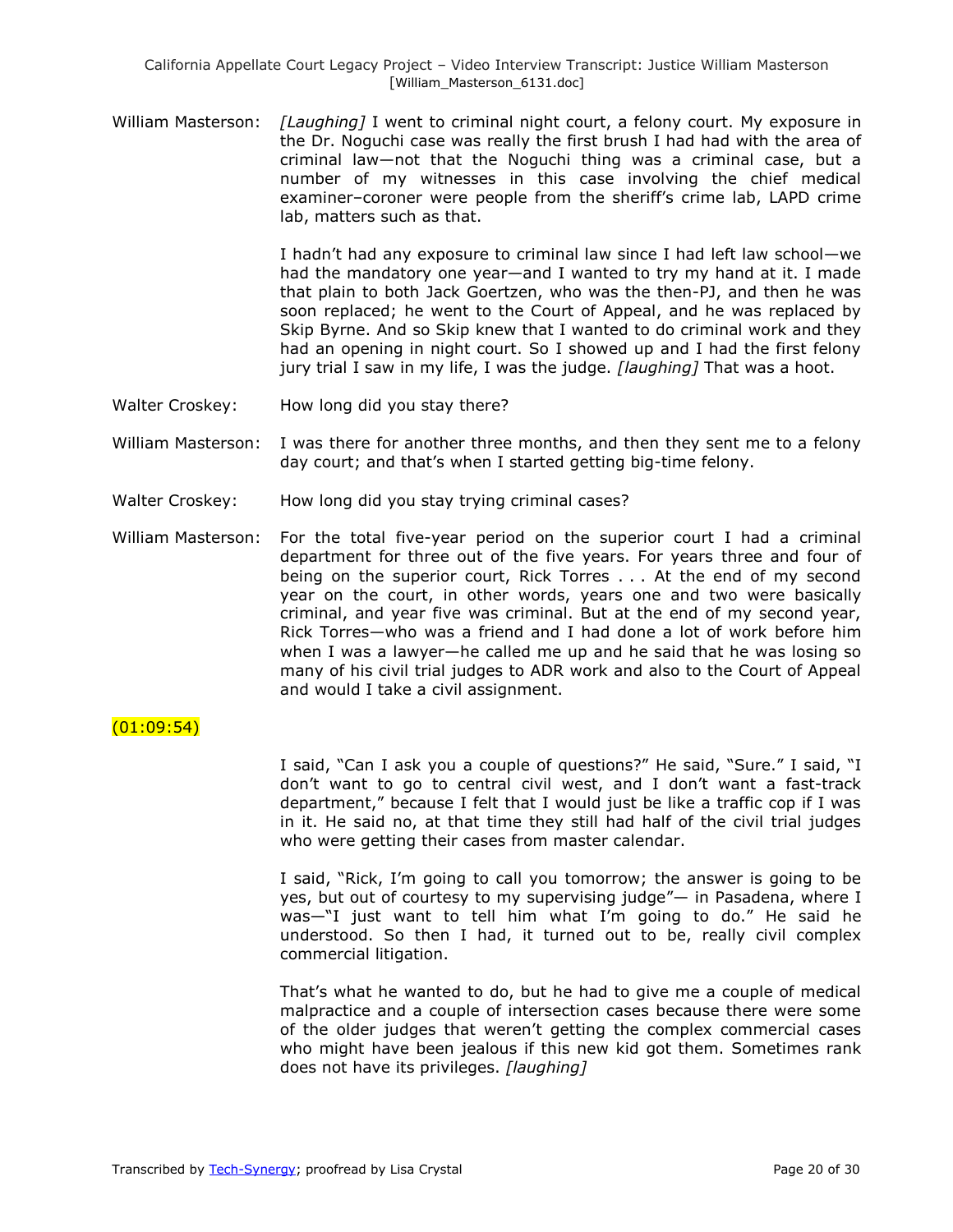- Walter Croskey: Well, in the five years, you had a dependency assignment and a criminal assignment and a civil assignment. How do you rate them as the ones that you got the most satisfaction out of?
- William Masterson: Criminal. In terms of importance, dependency right up there, only three months. But god, I'll never forget that. But criminal, you had the feeling like you were a frontline soldier, you know what I mean? I don't mean to be excessive or dramatic or anything, but I remember Joseph Wambaugh, who was a client I had. I successfully defended him in a libel case against him—you know, the fellow that writes the police novels and everything. He was always talking about the thin blue line that separates us from the savages, from the criminal; and not that I thought I was ever a policeman, but I felt I was a part of that effort. An overwhelming percentage of people are law-abiding, reasonable people, but there is an element, unfortunately, and it's totally amoral.

And I just felt it was really important. The law was the only thing between us and the jungle. That's almost a cliché, but that was the way I looked at it. And doing this, yet at the same time working within the process of the law, was very, very important.

- Walter Croskey: In trying those criminal cases, did you try most of them in jury trials, or were you doing many bench trials?
- William Masterson: I did a lot of bench trials after they got to know me. I never gave lawyers a bad time. I think that practicing law is a really difficult way to make a living. It takes a lot out of you, and it's hard.

Some people, when they go on the bench, all of a sudden they say . . . maybe they got jerked around by judges when they were in practice and now they're going to take it out on somebody else. And I always thought that was just plain stupid. So I never did that. It's not that I was that nice, but I didn't give people a bad time just to be giving them a bad time.

And I always remember . . . I spent my second year on the bench in Pasadena, and then I had civil for two years. And that second year that I spent in Pasadena, I had a criminal department in years three and four and civil downtown. Then I went back to Pasadena for year five, and when I went back to Pasadena for a criminal department because I had wanted criminal again, they put on a luncheon for me. And it was sponsored by the district attorneys, the public defenders, and the private lawyers that did court employment work. One of the nicest things anybody ever did to me, all of them on both sides. God, I just loved that. Chinese restaurant, the food wasn't that good, but I was just really pleased to have that done. Nice.

Walter Croskey: Well, I know that you went to the Court of Appeal.

William Masterson: Yes, sir.

 $(01:14:55)$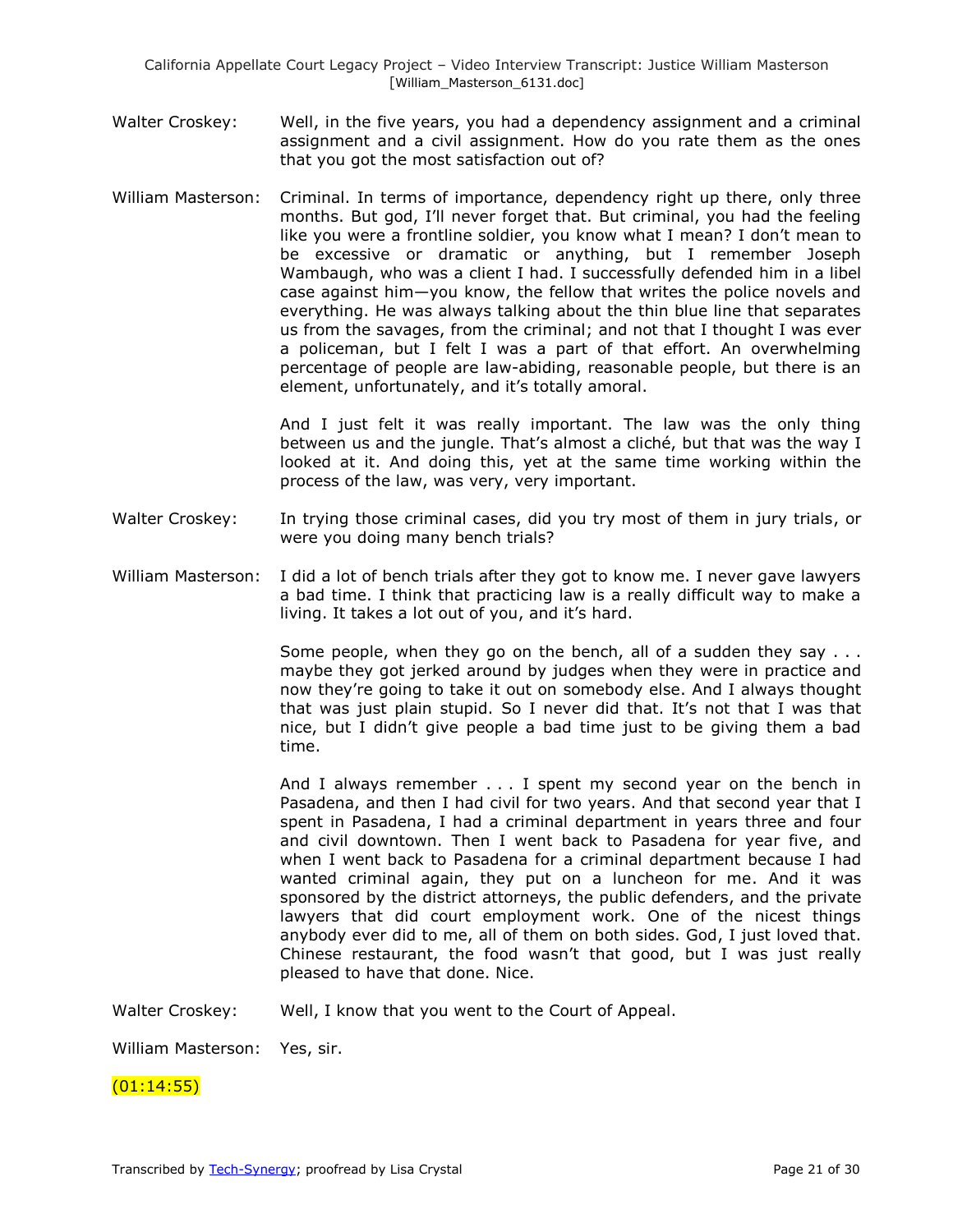Walter Croskey: How did you decide that that was something you wanted to do?

- William Masterson: My life has been a series of segments where I've done something. Like I was with Sheppard Mullin for about eight years, and then I was at Litton Industries, and then I went back to Sheppard Mullin. And it's not that I wasn't able to hold down a job; it's just that I've done different things. And there were people that I talked to about going over to the Court of Appeal, and the first person I spoke to about going on the Court of Appeal was Walter Croskey. Do you remember that?
- Walter Croskey: Yes.
- William Masterson: At this time I was pushing 60, and not that I was slowing down particularly, but again, your perspective on things changes. And I had absolutely loved my time on the trial court, and it's not that I was getting tired of it any more than I got tired of practicing law. It's just that I thought about doing something else. And I had the sense from talking to you, Walter, that this might appeal. It's obviously, on the Court of Appeal, more of an intellectual endeavor. I think in a trial court your people skills account for 90 percent of what you do.

But up here, there was more of the intellectual challenge. And I think that sort of was it, and plus I thought the quality of life might be a little better. And maybe I didn't have to be there five days out of the weeks, so long as you kept your production up. And it was a mixed bag of motivations, as it is with so many things.

- Walter Croskey: You did get to the Court of Appeal in January of '93. You were assigned to Division One. You were enrobed there. How did you like that?
- William Masterson: It was great; I loved it. I had done a lot of writing when I was a lawyer. I had a couple of clerks that were just sent from heaven, research attorneys, and I always thought if I could have taken those guys out with me into private practice, we each would have made millions of dollars they were that good.

We had a very congenial group in my chambers there. And it was really interesting, and occasionally you'd get a case that you get all excited about and want to do something particularly good on it. And it was one of them that was in that nice folder that they sent me in preparation for this. So anyway, I loved the time in the Court of Appeal. It was very good.

- Walter Croskey: What kind of cases appeared? Because your practice has been so very variable and your experience is so varied, both as a lawyer and as a trial judge, how do you see the things that you did up here on the Court of Appeal in that juxtaposition?
- William Masterson: Roughly half of my load was criminal on the Court of Appeal, so that was obviously different; but the subject matter was the same as my time in criminal on the superior court. It was different, but it was the same.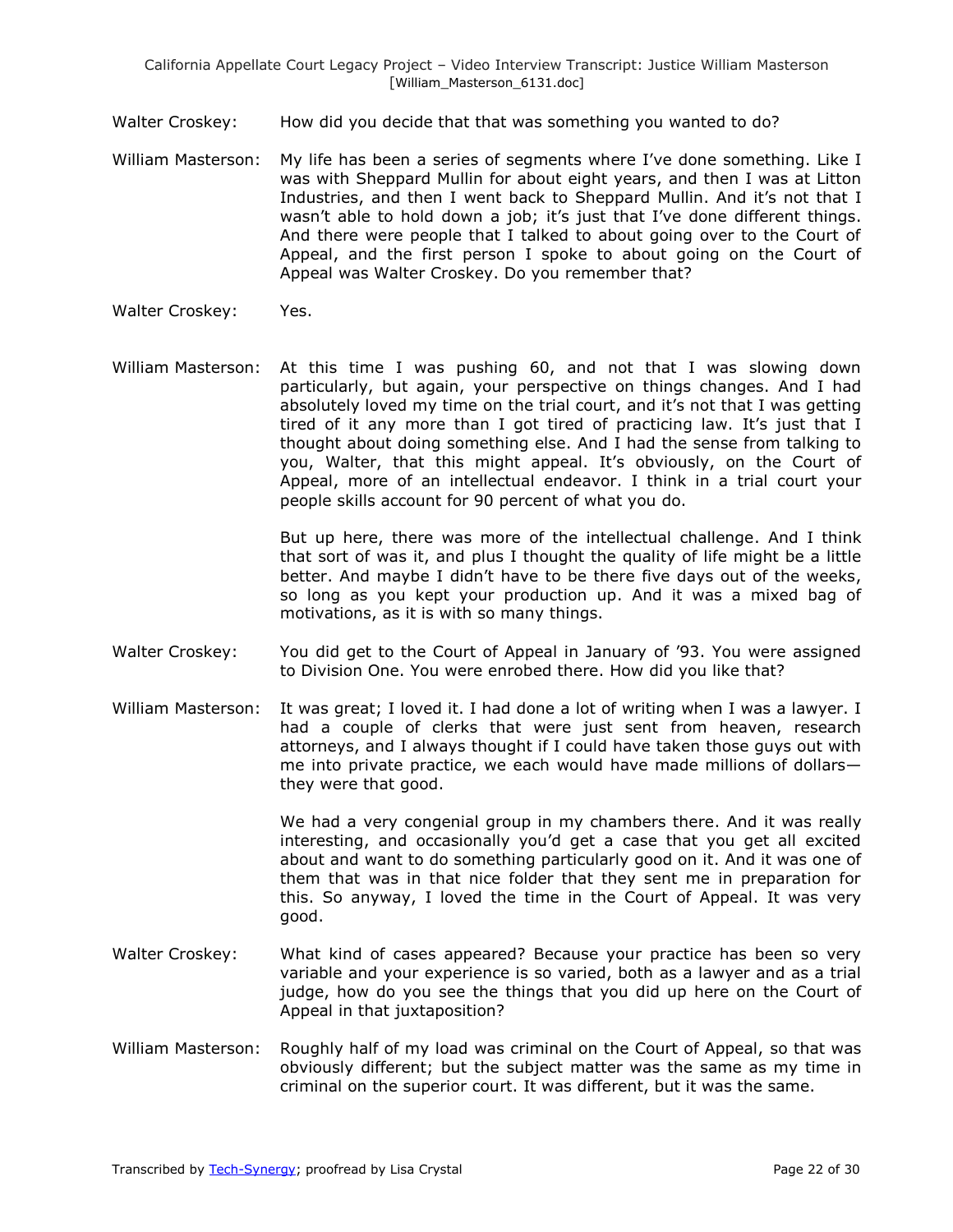The thing that I think about when I think about the Court of Appeal is that it was much more like being back in private practice, where I was the senior partner and my research attorneys were the younger partners. I'm running the show. I'm responsible for the product, but it's a cooperative effort between me and one of them on quote, "a case," and then with the other one on a case. It was sort of like that, and it worked out great.

# $(01:20:03)$

- Walter Croskey: But did you enjoy it as much as you did trial work?
- William Masterson: No. The answer is no, because being a superior court trial judge is the best job I ever had in my life. It challenged every part of you. How do you get along with people? How do you control unruly lawyers? How do you control unruly defendants? What do you do when this big, hulky criminal defendant busts out of the jury box? *[laughing]*

As you're hitting the panic button, you're hoping that your bailiff is going to tackle him before he gets up there to get you. That happened to me in Pasadena. I didn't do anything, but the guy hadn't had his medication that morning and he just went berserk on the thing. Trial court was an adventure every day, plus everybody laughs at your jokes if you're a trial judge.

- Walter Croskey: I would like to get a flavor from you, then, if you look back over this whole career—because I'll get to the rest of it in a minute—but just from the trial practice you had, all those years as a lawyer and then as a trial judge and then as a Court of Appeal judge, how do you judge that in its entirety? And how do you value it, and what was most important to you in terms of the things that you wanted to do in the legal profession?
- William Masterson: When I went on the bench, I knew that I had tried every kind of case that I ever wanted to try; and as importantly, I had also tried some I did not want to try. *[laughing]* So I never looked back. When I went on the Court of Appeal, I had done that treasured time, frontline soldier, three years in criminal. So I go on the Court of Appeal.

I didn't look back until I missed the trial court. Of course I missed the trial court. There were things that happened, some near terrifying, and some grossly horrible in terms of some of the cases, but overall it was an incredible human experience.

Then I retired. You know, I finally got to the point where I said, "Well, I think I've done this long enough." And I became eligible for a pension, and I thought I could continue on here and thought about it. But then I thought . . . One of the things is that my wife and I wanted to go somewhere else to live. We wanted to live on the ocean.

Walter Croskey: That's kind of hard to do, just to pick up after being a whole lifetime in one area. How do you make that decision?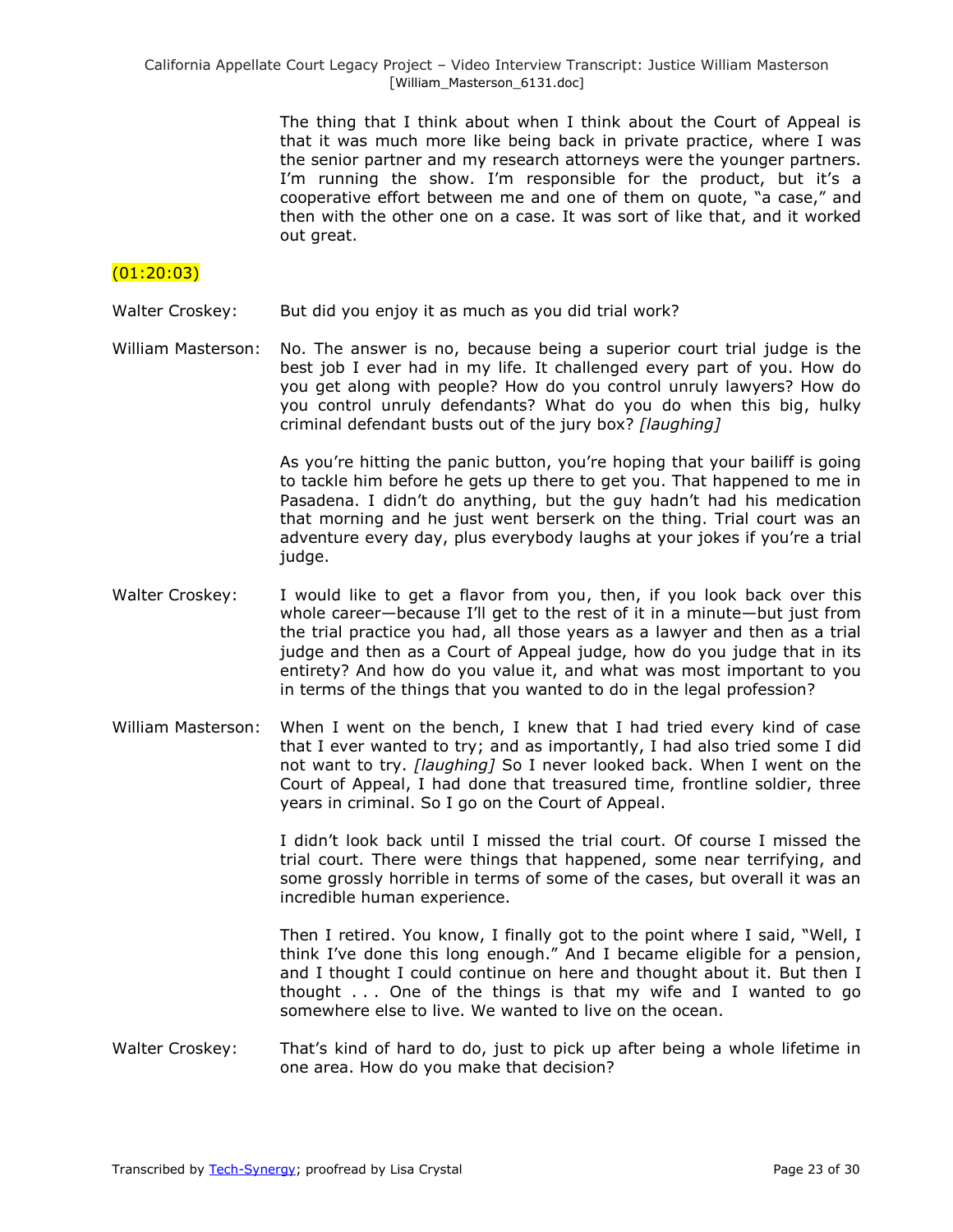- William Masterson: Well, I'm kind of rootless in some ways. I think it probably has something to do with growing up. I haven't gone into everything with my growing up; you know, I never really sank roots down. Things were kind of tangled when I was growing up, so I never really got that attached to places—to people I would, some people. So I just picked up and went. That's what I did.
- Walter Croskey: You bought some property up in Mendocino County and built a home up there?
- William Masterson: Yeah, right on the ocean.
- Walter Croskey: But you also engaged in private judging. How did that come about?
- William Masterson: I retired in June of 2000, and we had bought our lot and hired architects, and my anticipation had been we would retire and load the dogs into the cars and then drive up and start building. But my wife had a photography business. She is a gifted fine-art photographer, and she wanted to spend another year in Southern California. Obviously, I know when to give in. *[laughing]* So we spent the extra year. Really, I didn't think I wanted to do ADR work.

### (01:25:01)

I wasn't sure what I wanted to do, whether it would be volunteer work or who knows, but yet I didn't want to just sit around waiting for her to come home or what have you. And so I thought, well, all right. I let it be known that I was available for the ADR work, and I just waited for the phone to ring. I didn't do any idea of merchandising. I would have found that tacky and distasteful.

The phone rang often enough, and to my surprise, I found that I really enjoyed the work. The funny thing is, it's like having a succession, and particularly when . . . I do only arbitrations. I don't do mediations. It's almost like having a succession of jury waiver civil cases, involving really complex, challenging issues. Really challenging.

It's actually fascinating, and where you actually sit on the case and you guide it through and you make up your own code of civil procedure letter motions, shortened times for reply, and then telephone conferences.

And I'll go through almost an entire case with lawyers, and I never even look at them or see them until I fly down to Los Angeles for a hearing on the thing—really fascinating, fun work. And some of the cases you have you can't talk about them because arbitrations are confidential—but some of them are just excellent cases.

Walter Croskey: Something I haven't asked you about—you've just indicated occasionally—that I would like to ask you about is your family. You have a wife and four children. Tell us about them.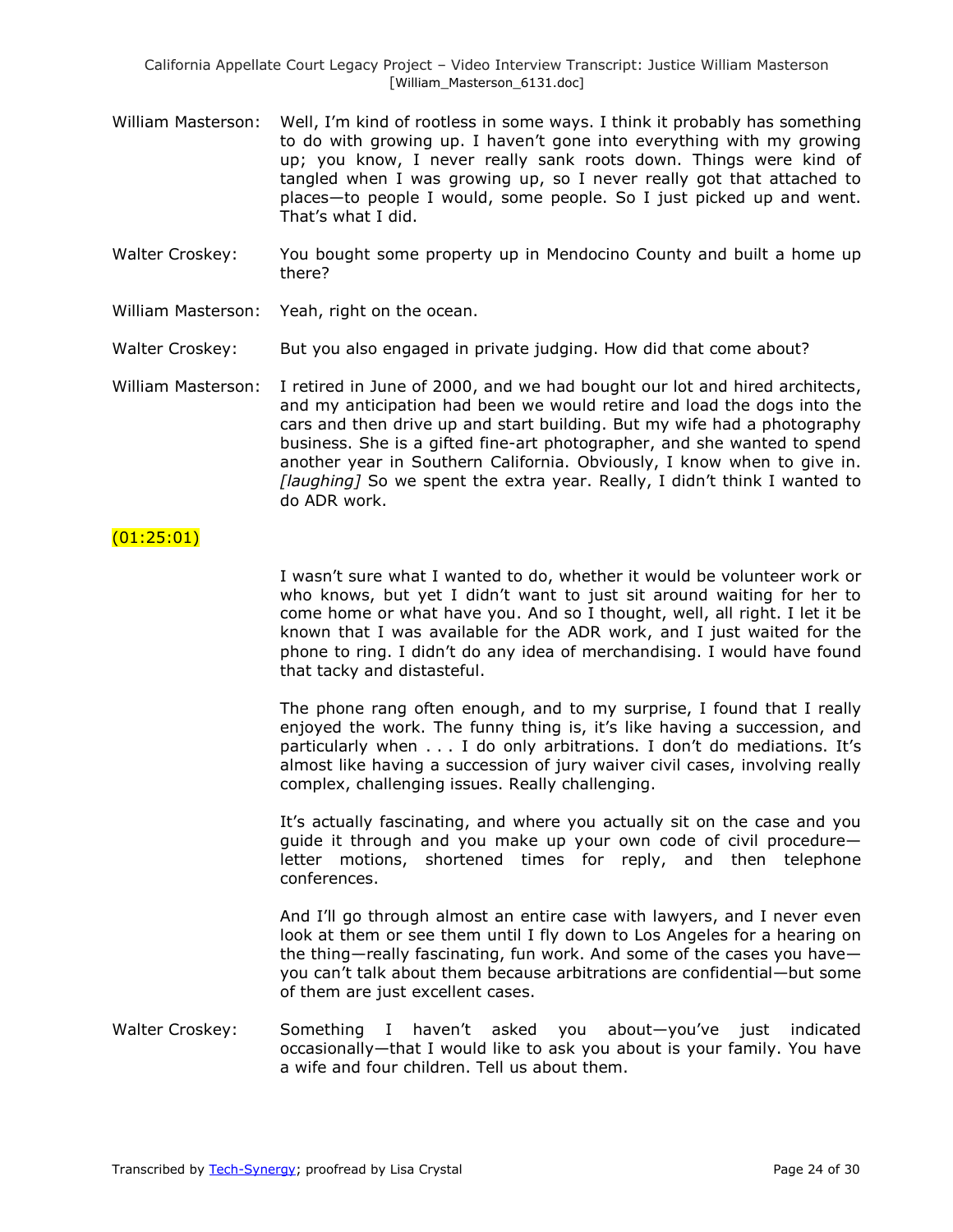William Masterson: My oldest son is in his late 40s, and he is a professor of classics, Latin and Greek, and is a faculty member at Victoria University in Wellington, New Zealand. Second child, oldest daughter, is Mary, and she is in her mid 40s and is probably the world's best mother and at the same time is a very, very successful executive in the banking industry.

> Third child Timothy has a bachelor's and a master's and is a counselor for bad kids in the Sacramento area. And then my youngest, Barbara, is right up there with her older sister as being the world's greatest mother, and she is an assistant United States attorney. She was in Los Angeles and then she and her husband, a Secret Service agent, relocated because he was relocated by the service to Burlington, Vermont; and she was then hired by the U.S. attorney in Burlington, Vermont.

> My wife, as I mentioned, is a gifted fine-arts photographer, and four grandchildren, and they are the absolute light of my life. I have a sevenyear-old granddaughter who pushes me around.

- Walter Croskey: *[Laughing]* Well, do they get a chance to come up and see you in Mendocino?
- William Masterson: A very attractive spot.
- Walter Croskey: I know, but do they get a chance to come, or do you bring them out there whenever you can?
- William Masterson: Every time I can. We have an annual Hawaii outing for all children and grandchildren, and my wife and I take everybody to Kona coast for a week. And I mean, it's like a family reunion that we do. It works out great.
- Walter Croskey: In terms of looking at your view of the law, how would you rate being a judge as opposed to being a lawyer?
- William Masterson: There's absolutely no comparison. Being a judge is so much better than being a lawyer; but of course you can't hope to be any good as a judge unless you've been a lawyer for quite some time. But in terms of the benefit of being a judge, the day I became a judge, the stress went out of my life.

### (01:30:10)

That's almost 20 years ago. And I had a good life beforehand, but being a judge, I never worried about my cases; and when I left chambers at any time, the cases stayed on the desk. I didn't take them home with me. Not so when I was a lawyer. Oh, god—well, you remember.

- Walter Croskey: Yeah. What do we do, or how do we go about encouraging lawyers to become judges?
- William Masterson: I do a lot of this. I'll have a lawyer in an arbitration, and obviously I can't talk to them until it's resolved, but I'll ask them—if they're the kind of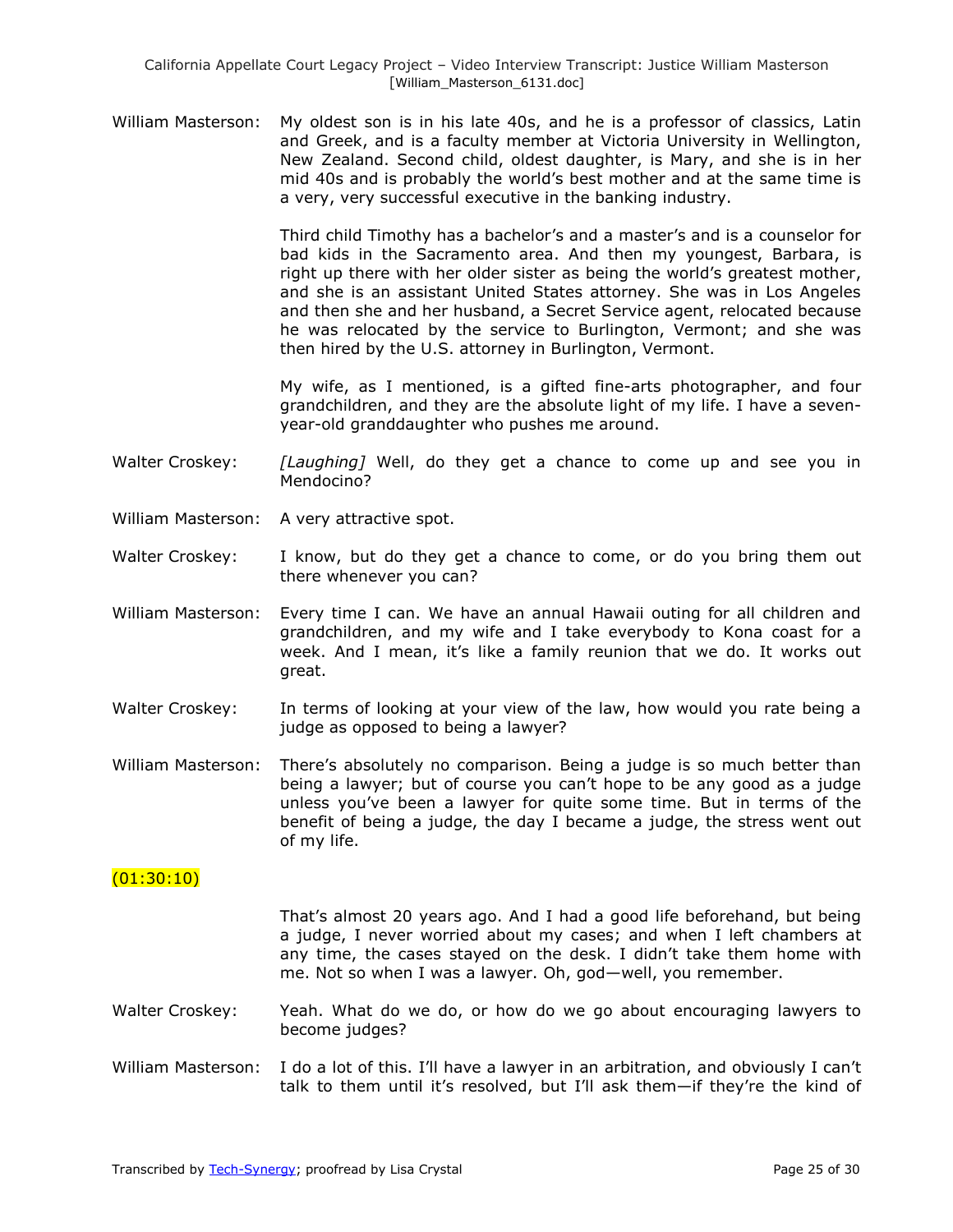person that I think would have that degree of temperament, because temperament is the overarching requirement for this.

You don't need to be a rocket scientist to do this work I did and that you're still doing. And it's not to say that it's not beneficial to be smart. If you're smart you're going to get a lot more business done, but to me temperament is the key. I remember Chris Markey. I had lunch with him, and similar to the one I had with you. And he said, "Do you know want to know the four things that make a really great judge?" And I said, "Sure." He says, "Patience, intelligence, patience, and patience." It wasn't until I had on the robes that I realized just how wise that advice was.

So if I have someone that I think looks good, knows his stuff, is smart enough, but has got good temperament, I will contact him—not only because it would be nice to be with them: "Have you ever thought about going on the bench?" Of course the economics kill a lot of the discussions, but I do what I can. I don't know; you can't advertise for judges, because you never know who would show up.

You get a bad judge on the bench, god, the amount of damage that one bad judge can do to people. It's not just money damages; it's just the scarring that some people have to go through, some poor litigants or lawyers. And I saw that. You know, I served on the judicial performance commission for years, and god, I'd see some of the horror stories people that never should have been let into a courthouse. Terrible. So I don't know if I'd be much help on recruiting judges.

- Walter Croskey: Do you feel like your career has provided you with a judicial philosophy that you think is the one we should all have as judicial officers?
- William Masterson: I don't know; it's a thought. I don't know that I would elevate it to be a philosophy, but it's something that I came to realize gradually when I was a judge. And I can remember expressing it when it formed a couple of years after I had been a judge for a couple of years. And I expressed it to my youngest daughter, who was on the verge. She had spent two years in private practice, and she referred to herself as a discovery goddess and a motion queen, and said that the work she was doing in private practice, civil practice, didn't challenge her passion. So she became an assistant U.S. attorney.

When she did that . . . and by this time having dealt with prosecutors, I can remember telling her this, which some might call a philosophy. I don't put it up that high. Here's the realization that I came to: "The law is, and within the law there is process, and as judges I'm a part of that process. I'm a very important part of that process, but I am not the process."

# $(01:35:14)$

That's where a lot of judges go wrong. They start thinking that they are the process and that they can do no wrong and they can do whatever they damn well feel like.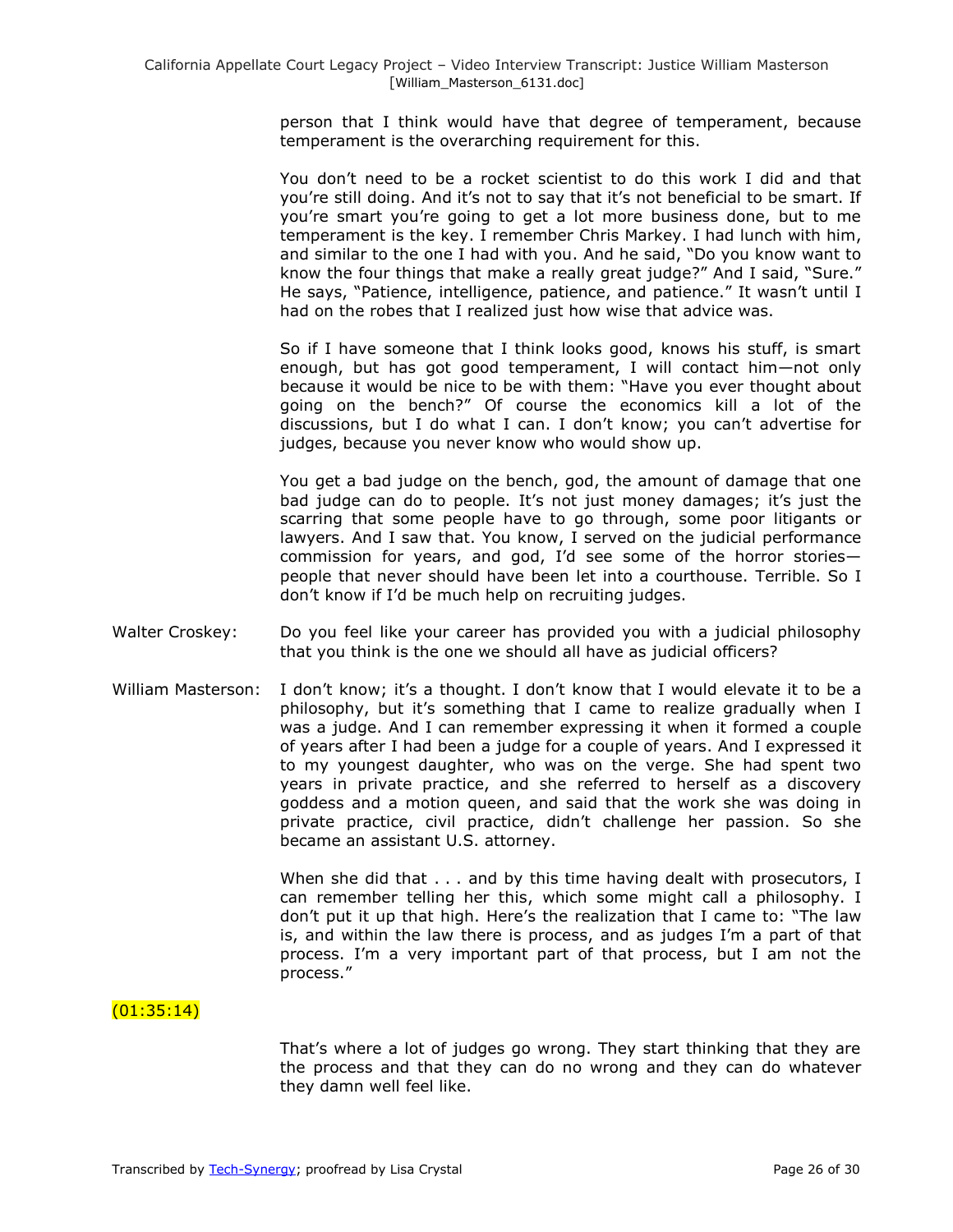- Walter Croskey: Do you think that judges should be, to use the analogy to a sport, umpires—just call the balls and strikes? Or do they have some greater purpose—to make sure that in this case, in this time, in this place a particular justice results?
- William Masterson: Going back to the process, balls and strikes, that's kind of a homey type thing. But I have to tell you, I think it's more that way rather than trying to find justice. How in god's name do I know what justice really is? All I ever know about a case, all I ever hear about a case, is what the lawyers elect to tell me.

Maybe if I could spend some time talking to the parties and really get to the root of the thing, then I might say, "Well, the just resolution is this." But the process doesn't let me do that, and I have to respect the process.

- Walter Croskey: What does a judge do, for example, when he sees a case from the evidence that has been presented so far—a particular side has merit to its position, but the lawyer isn't handling it very well or is doing things that are jeopardizing the case rather than advancing it? We've all seen that example in front of us. How does a judge approach that?
- William Masterson: Follows the process, and the process says you're not supposed to take sides. You're not supposed to try somebody's case for them. And all you can do is utter a prayer for the person who had the bad fortune to hire this lawyer. To me, the best way to do the job is to remember where you are and who you are and what you are not.

You're not some kind of a mini god that's going to take care of everything. You're still a human being, and you're supposed to just try to do the best you can to follow the rules, and the rule is the process and that you're part of the process.

Walter Croskey: Early in this conversation you said something about, almost it was like serendipity you turned this way.

William Masterson: Exactly.

Walter Croskey: That turn that brought you into the law, are you glad it happened?

William Masterson: No question about it. I've got to tell you something. I have had one of the best lives of anybody I know. And I never really thought it was going to end up this way when I was kind of in my teens—the first one in my family to ever graduate from college—and I had no idea.

> I am in a constant state of gratitude, and have been for quite some time, about where I was fortunate enough to end up. And I can't think of anything else that I could have done that would have been as good to me as going into the law. We'd have to have time for another interview to hear my discourse on where the law has gone over the last 40, 50 years or anything.

Walter Croskey: Are you disappointed in where it has gone?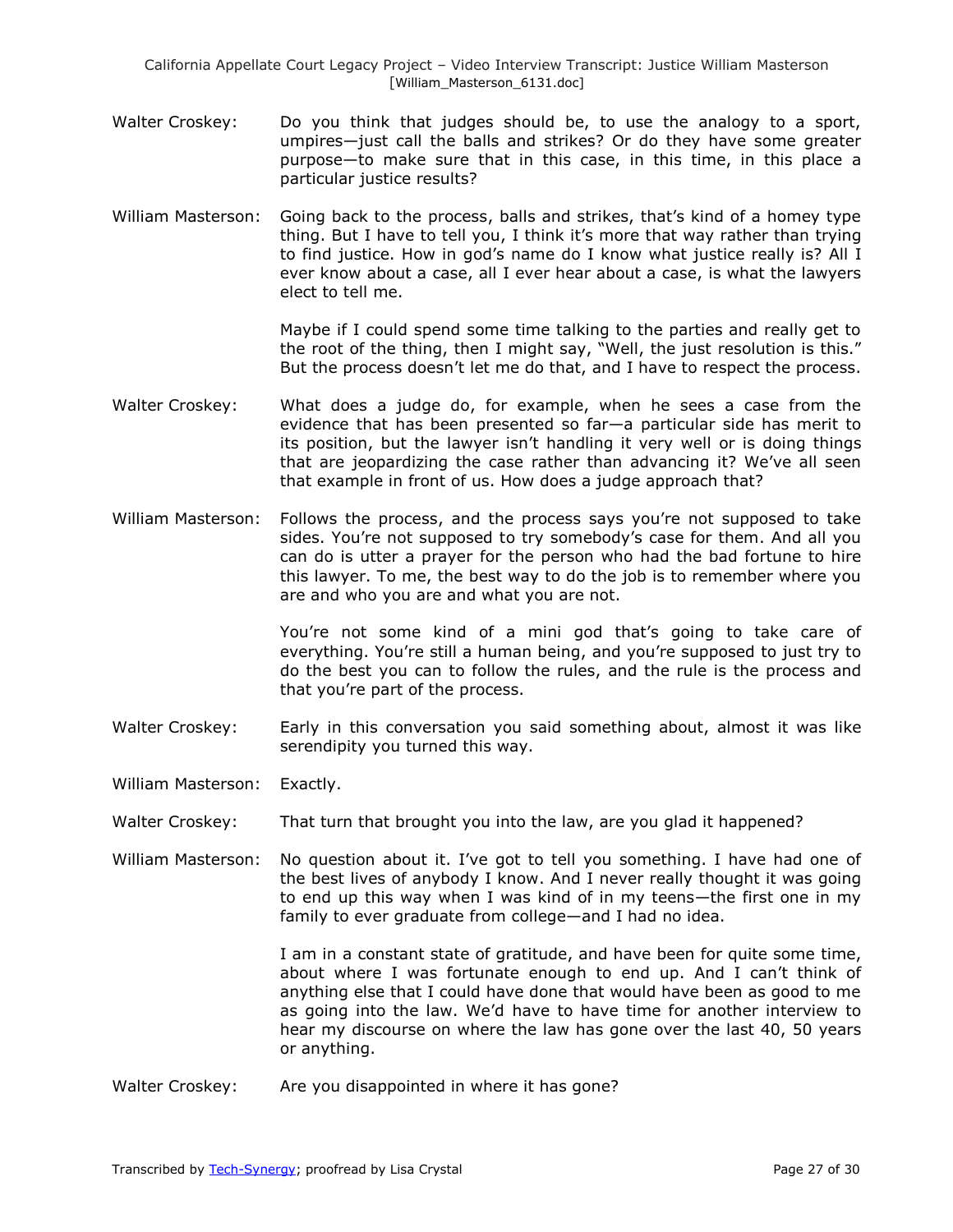William Masterson: No, absolutely not. In 1960 the Democrats took over again, and government started getting bigger and big business was getting even bigger yet. Lawyers emerge as the interlocutors between big government, big business; and the rest is history. You know, the law firms started getting bigger because . . .

> No, what I'm talking about is luck. I was born at the right time—a bad time for the Korean War, but the right time in terms of the change in the law. When you and I went to law school, you didn't go to law school to make . . . I don't want to say wealthy or anything like that.

# $(01:40:05)$

But to have a chance of making the money that somebody who went into business would be, you'd certainly do better than if you had not gone to law school, but not that much. That's really changed now, really changed, and changed during our lifetime on the thing. And you can't sneeze at that.

- Walter Croskey: If there was anything that you would like to see different or in our system or in the way the courts work, what would that be?
- William Masterson: It would sound kind of silly. Discovery is still going crazy, and it's such a waste of time, so much of it. Do you know what I do with depositions when somebody wants them in an arbitration? I talk to them about what are the points that they want to elicit and then I turn to each side and I say, "Guess what, folks?" They'll say, "Oh, we need to take 25 depositions." The other side says, "Well, we need at least 15."

I say, "I tell you what. This side here," I said, "you have 18 hours for depositions." And they asked me, "Do you mean 18 depositions?" I said, "No, 18 hours, and you can take as many depositions you want; you could take 36 half-hour depositions if you want. The other side, you get 18 hours, and you will use that up by cross-examination. And one of you be the timekeeper on the thing. After you do this, this is your allotted time; that's all you get. If you want more, you come back to me and I may give you some more."

I have been doing this now actively for seven years. Nobody has ever come back to me. I just impose limitations. I put up a gate on the thing, and the Code of Civil Procedure doesn't put up the gate. They try to do it with written interrogatories and things like that. We need to put up more gates, because the cost of litigation is out of sight, absolutely out of sight.

- Walter Croskey: Do you think judges should do more within their powers that are given them to control this?
- William Masterson: I really haven't given it that much thought. It's really the Legislature that ought to do something like this, if you could ever get a legislature to move. I don't know what would happen if a superior court judge, in light of provisions in the CCP, said "You have 18 hours of depositions and no more unless you come to me"; maybe they could do that, unless there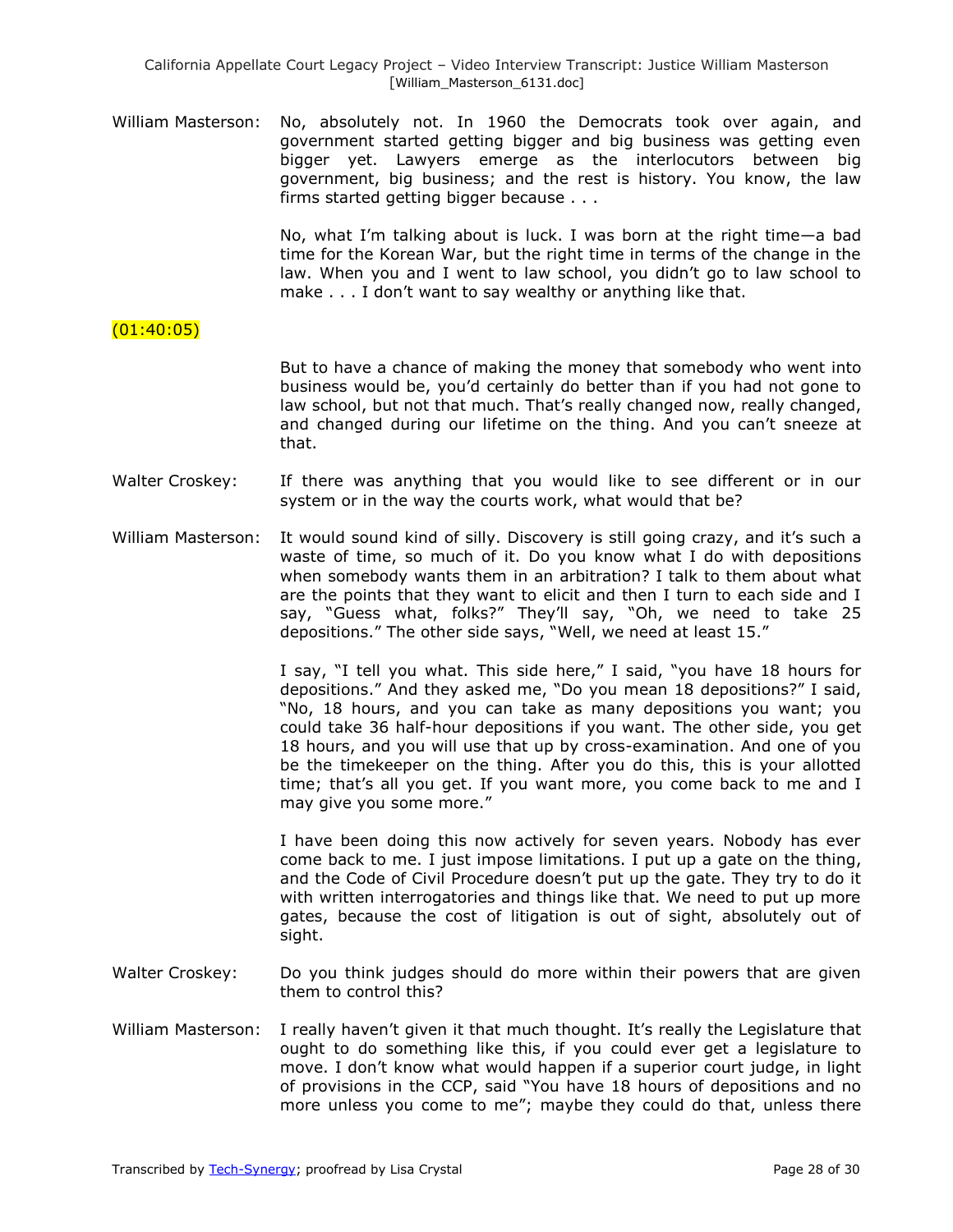was a threshold showing that there had been some abuse or something. But the abuse is built into the structure. It's an abusive structure. It's just things like that.

And then maybe we'd get back to having some trials. I was talking to somebody; one of the other arbitrators on this case is a retired federal judge, and he was telling me that I think that they're now down to something less than 3 percent of their cases that are tried.

It used to be 7 percent, and now it's even less. They're trying cases on affidavits for direct test. I mean, the heart is going out of the system, unfortunately. But you and I were in it at a good time; I think we should be thankful for that, don't you?

- Walter Croskey: I think so. Well, Bill, let me tell you that this has been very interesting. I'm wondering if there is anything that I have not asked you that you would like to comment on before we close this contribution of yours to the Legacy Project.
- William Masterson: Whoever put the materials together for me on this, they sent me a threering binder with a number of my cases and everything, and god, I'd like to give them a medal or a hug, depending upon their gender. Because  $12\frac{1}{2}$  years . . . They say, "Does any particular case stand out in your mind as a judge?" And there was a case that, in my seven and a half years on the Court of Appeal; I think it was in my fifth year.

#### $(01:45:06)$

I had a case involving a shanking in the Los Angeles County Jail by a Hispanic gang. I think it was Nuestra Familia. Two eyewitnesses that were right at the heart of the case, these guys saw it, and the trial judge had made an order that their identity need not be disclosed to the defendants unless and until these people were actually put on the stand as witnesses.

And at which point I had a problem with that, thinking that it may be, might be, useful if before trial the defendant's lawyers had some opportunity to do some investigation about these people. What gang did they belong to? Was there any reason? I originally had . . . The case was assigned to me, and I wrote a majority opinion reversing this, and I couldn't get another vote.

So my majority opinion became a dissent, and I said, "Okay." I didn't cry about it. I didn't rage. I didn't get mad at anybody. On my last day on the court, June 30 of the year 2000, the Supreme Court, which had granted review, issued an opinion reversing the Court of Appeal and adopting what I wanted to do. I think I have it. And the reason I brought this, Walter, is you'd been asking me about the process. And would you mind if I just read it to you?

Walter Croskey: No, go ahead.